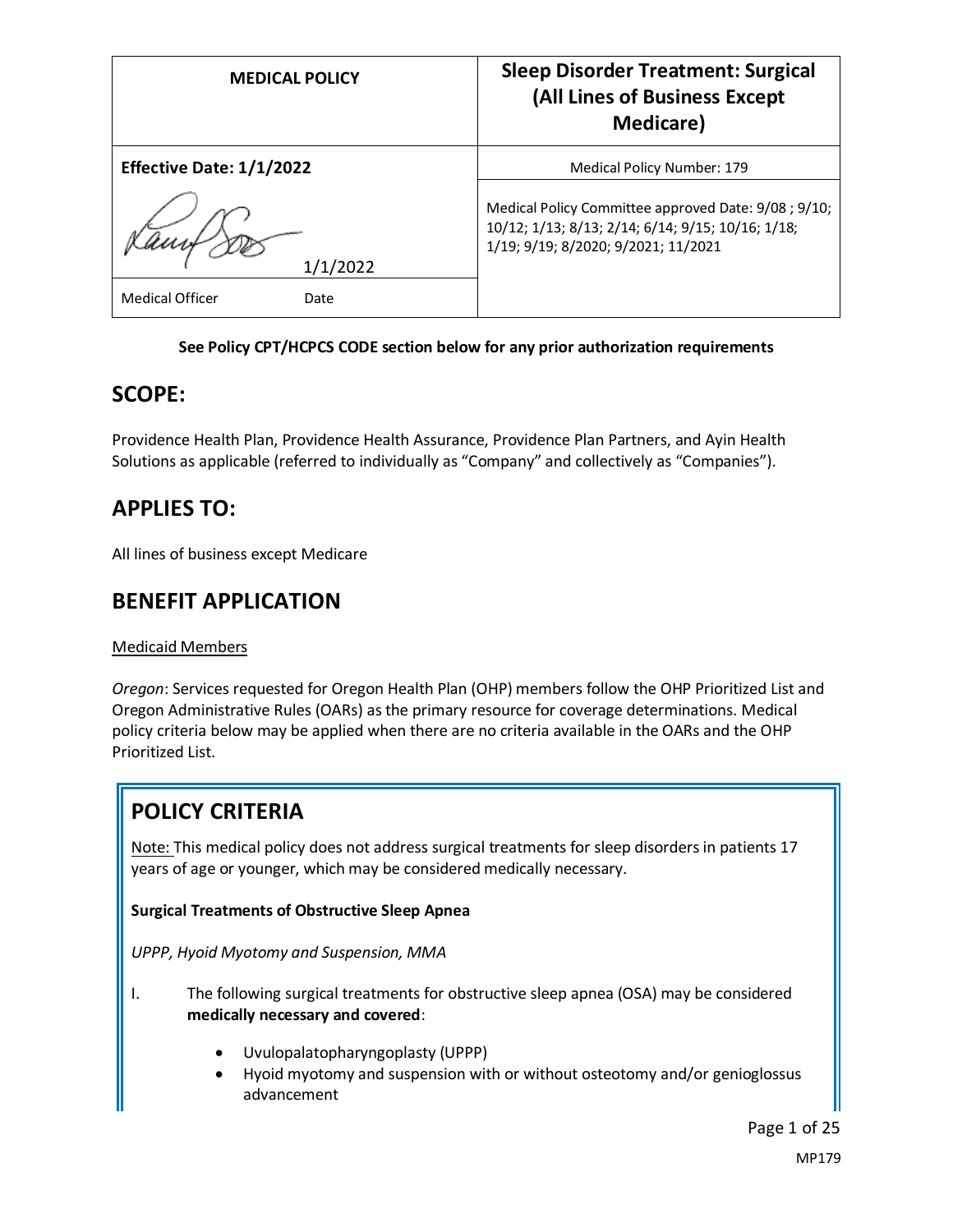• Mandibular-maxillary advancement (MMA)

when **all** of the following (A.-D.) criteria are met:

- A. The patient has been diagnosed with moderate or severe OSA (AHI or RDI ≥15 events per hour); **and**
- B. Demonstrated inability to adhere to a minimum 3-month active trial of continuous positive airway pressure (CPAP or BiPAP) therapy or other appropriate non-invasive treatment, such as oral appliance\*; **and**
- C. A consult with a sleep specialist to ensure the conservative therapy trials were adequate and the potential benefits and risks of the surgery were discussed; **and**
- D. Evidence of retropalatal or combination retropalatal/retrolingual obstruction as the cause of the obstructive sleep apnea.

\*Note: An active trial of conservative therapy should include compliance monitoring, improvement in sleep hygiene, phone calls and visits with a provider or DME representative to make a concerted effort to improve adherence. An active CPAP or BiPAP trial should include mask and pressure adjustment.

II. When criterion I. above is not met, surgical treatments of sleep apnea are considered **not medically necessary and not covered**, including but not limited to the treatment of snoring without documented OSA.

#### *Hypoglossal Nerve Stimulation*

- III. Hypoglossal nerve stimulation (e.g. Inspire™ Upper Airway System) for obstructive sleep apnea may be considered **medically necessary and covered** when **all** of the following criteria are met (A.-H.):
	- A. Member is 22 years of age or older; **and**
	- B. Body mass index (BMI) is less than 32 kg/m<sup>2</sup>; and
	- C. A polysomnography (PSG) is performed within 24 months of first consultations for Inspire implant; **and**
	- D. Apnea hypopnea index (AHI) is 15 to 65 events per hour; **and**
	- E. Member has predominantly obstructive events (defined as central and mixed apneas less than 25% of the total AHI); **and**
	- F. Demonstrated inability to adhere to a minimum 3-month active trial of continuous positive airway pressure (CPAP or BiPAP) therapy\*; **and**
	- G. Absence of complete concentric collapse at the soft palate level as seen on a druginduced sleep endoscopy (DISE) procedure; **and**
	- H. No other anatomical findings that would compromise performance of device (e.g. hypertrophied tonsils).

\*Note: An active trial of conservative therapy should include compliance monitoring, improvement in sleep hygiene, phone calls and visits with a provider or DME representative to make a concerted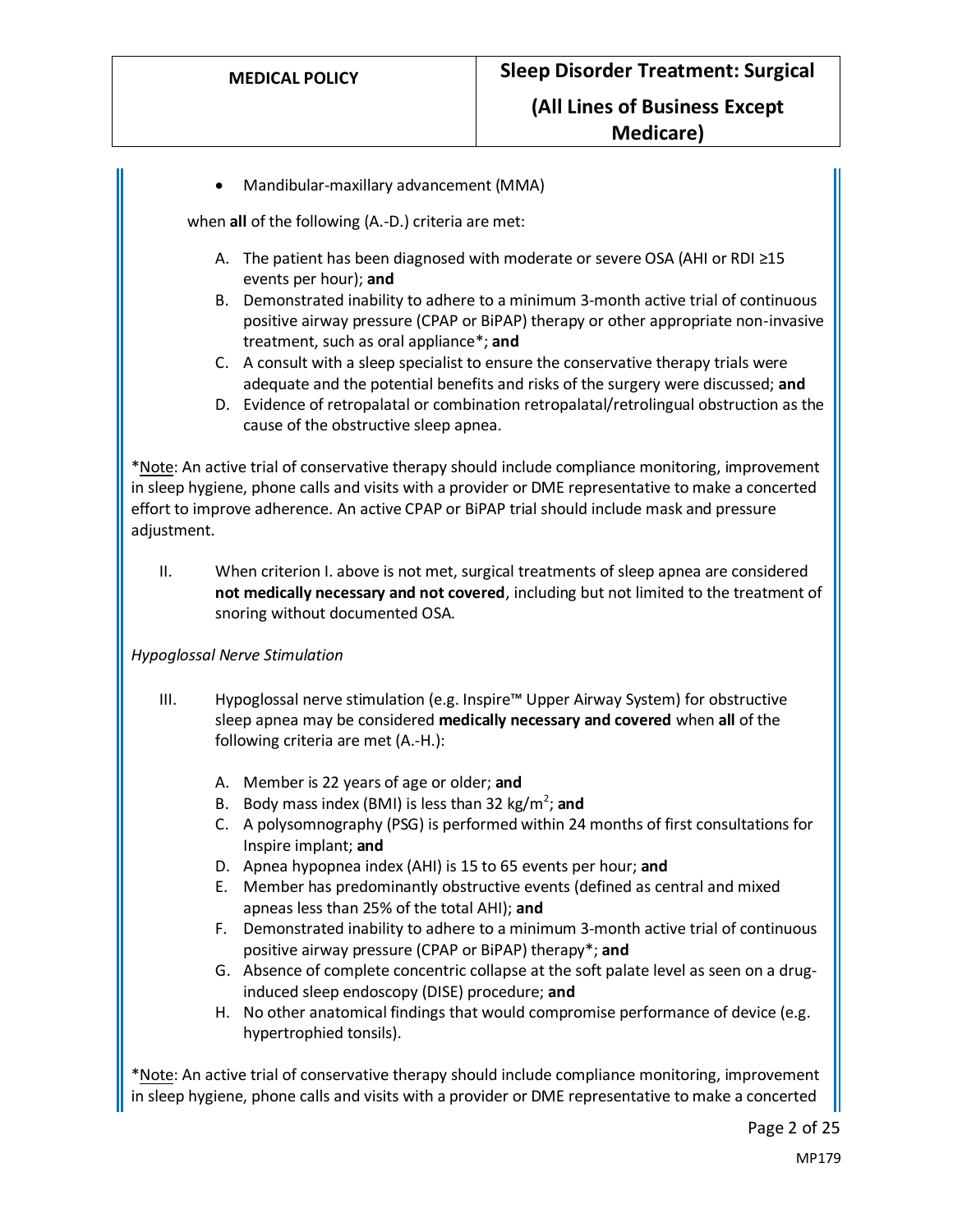effort to improve adherence. An active CPAP or BiPAP trial should include mask and pressure adjustment.

IV. Hypoglossal nerve stimulation (e.g. Inspire™ Upper Airway System) for obstructive sleep apnea is considered **not medically necessary and not covered** when criteria III. as above is not met.

*Removal or Replacement of Hypoglossal Nerve Stimulator*

- V. Removal of a hypoglossal nerve stimulator may be considered **medically necessary and covered** for an individual that acquires one of the following (A.-C.) FDA contraindications after implantation:
	- A. Member requires magnetic resonance imaging (MRI); **or**
	- B. Member requires another implantable device that may be susceptible to unintended interaction with the HNS device; **or**
	- C. Member becomes pregnant.
- VI. Replacement of a hypoglossal nerve stimulator may be considered **medically necessary and covered** when **all** of the following (A.-B.) criteria are met:
	- A. Criteria III.A.-III.H. above are met; and
	- B. Member meets **at least one** of the following (1.-2.) criteria:
		- 1. The battery of the existing device is depleted (results of the STAR trial indicate the minimum battery life to be 7 years and the average battery life to be 10.6 years); **or**
		- 2. The device is malfunctioning, cannot be repaired, and is no longer under warranty (3 years from the date of implant)
- VII. Removal or replacement of a hypoglossal nerve stimulator is considered **not medically necessary and not covered** when criteria V. or VI. above are not met.

#### **Non-covered Surgical Treatments of Obstructive Sleep Apnea**

- VIII. Other surgical treatments of obstructive sleep apnea are considered **investigational and are not covered**, including but not limited to the following (A.- D.):
	- A. Laser-assisted uvulopalatoplasty (LAUP)
	- B. Radiofrequency volume tissue reduction of the soft palate, uvula, tongue base or turbinates (e.g. Somnoplasty™)
	- C. Palatal stiffening procedures/palatal implants (e.g. the Pillar Procedure™)
	- D. Tongue suspension systems (e.g. AIRvance® or Encore™)
	- E. Expansion sphincter pharyngoplasty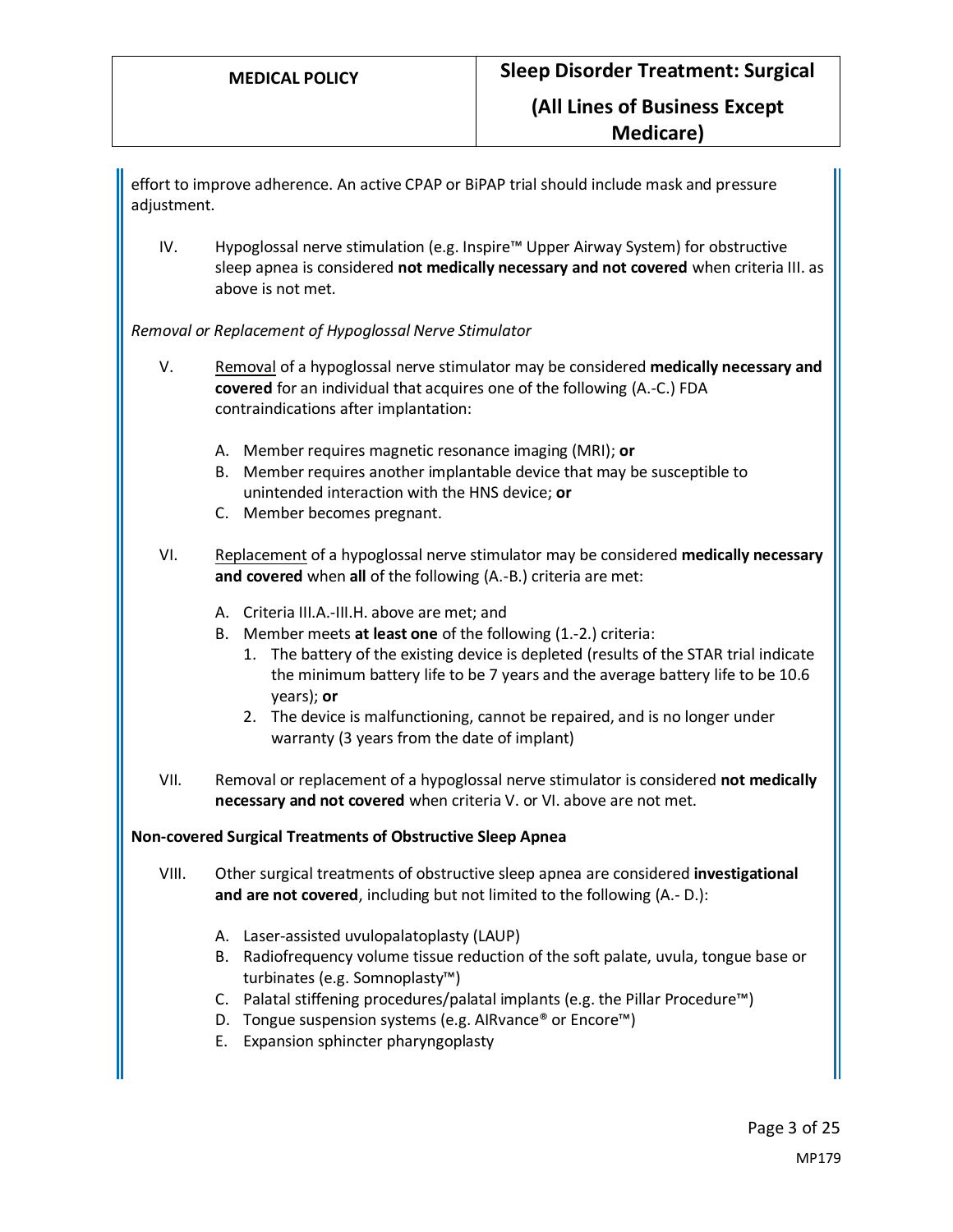Link t[o Policy Summary](#page-19-0)

## **BILLING GUIDELINES**

The following codes should not be used for surgical treatments of sleep apnea as they are related to other surgical procedures, such as orthognathic surgery:

- 21121
- 21122
- 21248
- 21249
- 21193
- 21194
- 21199
- 30930

CPT codes 30140, 41530 and 42160 are investigational and not covered when billed with OSA diagnosis codes. (G47.33, G47.39)

CPT codes 42225 and 42226 are medically necessary and covered when billed with the following cleft palate diagnosis codes:

| Q35.1 | Q37.0 | Q37.5 |
|-------|-------|-------|
| Q35.3 | Q37.1 | Q37.8 |
| Q35.5 | Q37.2 | Q37.9 |
| Q35.7 | Q37.3 |       |
| Q35.9 | Q37.4 |       |

CPT codes 42225 and 4226 are investigational and non-covered when billed with expansion sphincter pharyngoplasty.

#### *Laser-assisted Uvulopalatoplasty*

LAUP must not be billed as 42145, Palatopharyngoplasty (e.g., uvulopalatopharyngoplasty, uvulopharyngoplasty). This code is not appropriate for this procedure. If LAUP is billed for denial purposes, it should be coded as 42299, (unlisted procedure, palate, uvula) with "LAUP" in the electronic narrative 2400/SV101-7 equivalent to line 19 of the CMS 1500 form.

#### *Somnoplasty™*

Somnoplasty™ is a trade name for palate reduction with the Somnoplasty™ System of Somnus Medical Systems. Somnoplasty™ must not be billed as 42145. This code is not appropriate for this procedure. If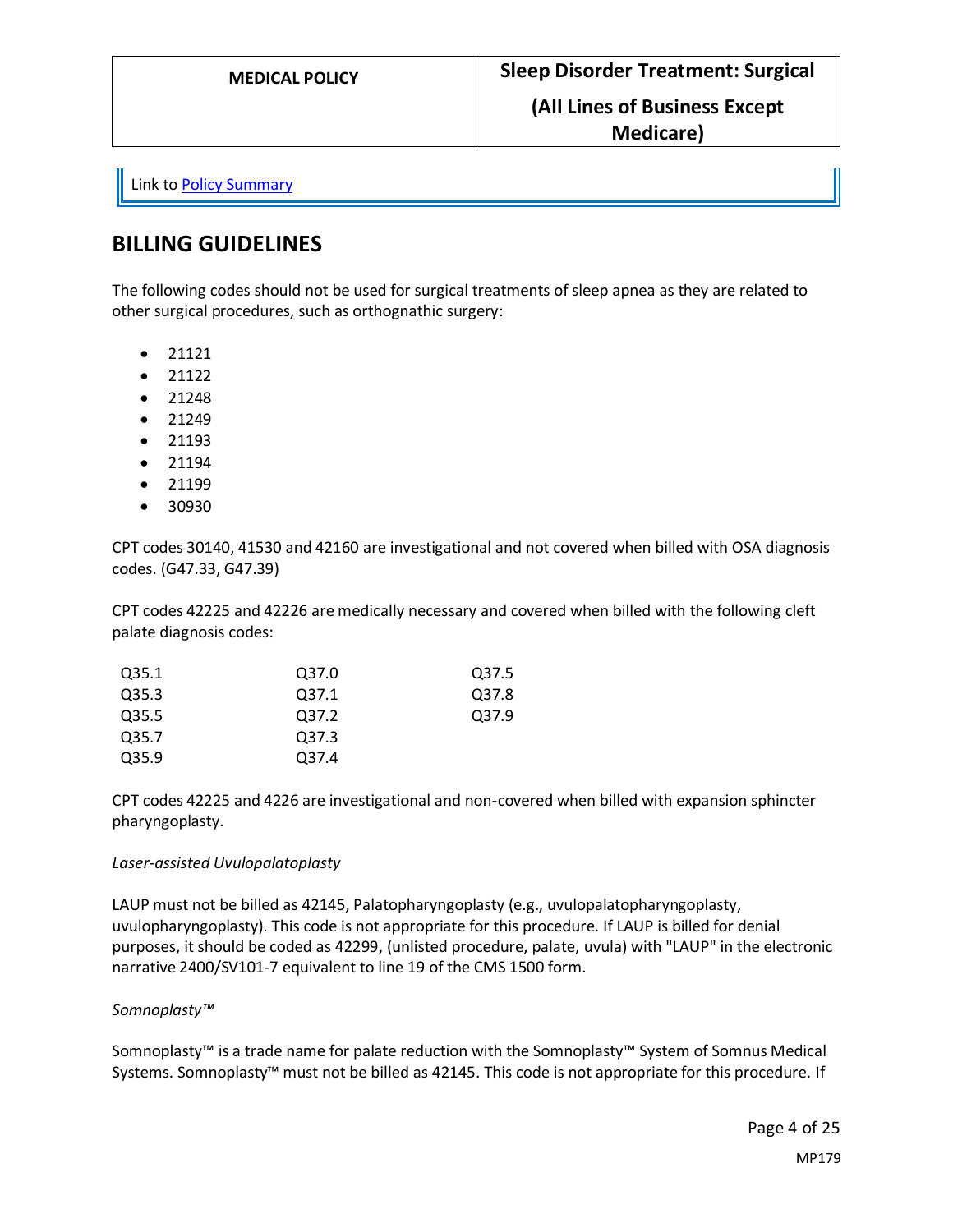Somnoplasty™ is billed with 30801 or 30802 and a diagnosis code of obstructive sleep apnea (G47.33 or G47.39) it will deny as investigational.

*Pillar Procedure™* 

The Pillar Procedure™ is a trade name for palatal implants. This procedure should be billed by the physician as 42299 (unlisted procedure, palate, uvula) with "Pillar Procedure™" or "palatal implant" in the electronic narrative 2400/SV101-7 equivalent to line 19 of the CMS 1500 form. Hospital outpatient would use code C9727.

# **CPT/HCPCS CODES**

| <b>All Lines of Business Except Medicare</b> |                                                                                                                                                                                                                     |  |
|----------------------------------------------|---------------------------------------------------------------------------------------------------------------------------------------------------------------------------------------------------------------------|--|
|                                              | <b>Prior Authorization Required</b>                                                                                                                                                                                 |  |
| 21110                                        | Application of interdental fixation device for conditions other than fracture or<br>dislocation, includes removal                                                                                                   |  |
| 21141                                        | Reconstruction midface, LeFort I; single piece, segment movement in any<br>direction (eg, for Long Face Syndrome), without bone graft                                                                               |  |
| 21142                                        | Reconstruction midface, LeFort I; 2 pieces, segment movement in any direction,<br>without bone graft                                                                                                                |  |
| 21143                                        | Reconstruction midface, LeFort I; 3 or more pieces, segment movement in any<br>direction, without bone graft                                                                                                        |  |
| 21145                                        | Reconstruction midface, LeFort I; single piece, segment movement in any<br>direction, requiring bone grafts (includes obtaining autografts)                                                                         |  |
| 21146                                        | Reconstruction midface, LeFort I; 2 pieces, segment movement in any direction,<br>requiring bone grafts (includes obtaining autografts) (eg, ungrafted unilateral<br>alveolar cleft)                                |  |
| 21147                                        | Reconstruction midface, LeFort I; 3 or more pieces, segment movement in any<br>direction, requiring bone grafts (includes obtaining autografts) (eg, ungrafted<br>bilateral alveolar cleft or multiple osteotomies) |  |
| 21196                                        | Reconstruction of mandibular rami and/or body, sagittal split; with internal rigid<br>fixation                                                                                                                      |  |
| 21198                                        | Osteotomy, mandible, segmental                                                                                                                                                                                      |  |
| 21199                                        | Osteotomy, mandible, segmental; with genioglossus advancement                                                                                                                                                       |  |
| 21206                                        | Osteotomy, maxilla, segmental (eg, Wassmund or Schuchard)                                                                                                                                                           |  |
| 21685                                        | Hyoid myotomy and suspension                                                                                                                                                                                        |  |
| 42120                                        | Resection of palate or extensive resection of lesion                                                                                                                                                                |  |
| 42140                                        | Uvulectomy, excision of uvula                                                                                                                                                                                       |  |
| 42145                                        | Palatopharyngoplasty (eg, uvulopalatopharyngoplasty, uvulopharyngoplasty)                                                                                                                                           |  |
| 42235                                        | Repair of anterior palate, including vomer flap                                                                                                                                                                     |  |
| 42950                                        | Pharyngoplasty (plastic or reconstructive operation on pharynx)                                                                                                                                                     |  |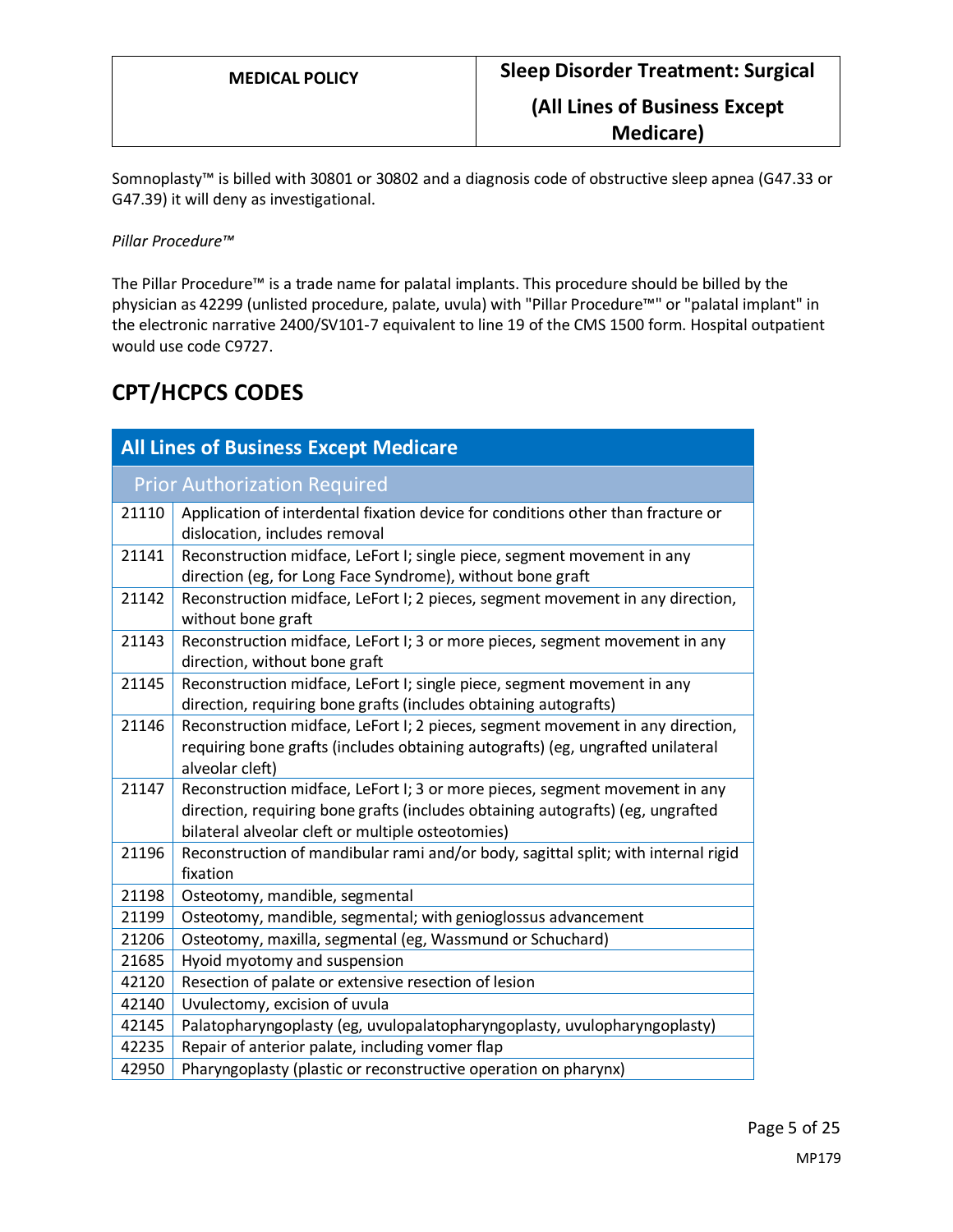| 64582                                                                         | Open implantation of hypoglossal nerve neurostimulator array, pulse generator,<br>and distal respiratory sensor electrode or electrode array |  |
|-------------------------------------------------------------------------------|----------------------------------------------------------------------------------------------------------------------------------------------|--|
| 64583                                                                         | Revision or replacement of hypoglossal nerve neurostimulator array and distal                                                                |  |
|                                                                               | respiratory sensor electrode or electrode array, including connection to existing                                                            |  |
|                                                                               | pulse generator                                                                                                                              |  |
| 64584                                                                         | Removal of hypoglossal nerve neurostimulator array, pulse generator, and distal                                                              |  |
|                                                                               | respiratory sensor electrode or electrode array                                                                                              |  |
| 64568                                                                         | Open implantation of cranial nerve (eg, vagus nerve) neurostimulator electrode                                                               |  |
|                                                                               | array and pulse generator                                                                                                                    |  |
| 0466T                                                                         | <b>TERMED 1/1/2022</b>                                                                                                                       |  |
|                                                                               | Insertion of chest wall respiratory sensor electrode or electrode array, including                                                           |  |
|                                                                               | connection to pulse generator (List separately in addition to code for primary                                                               |  |
|                                                                               | procedure)                                                                                                                                   |  |
| 0467T                                                                         | <b>TERMED 1/1/2022</b><br>Revision or replacement of chest wall respiratory sensor electrode or electrode                                    |  |
|                                                                               | array, including connection to existing pulse generator                                                                                      |  |
| 0468T                                                                         | <b>TERMED 1/1/2022</b>                                                                                                                       |  |
|                                                                               | Removal of chest wall respiratory sensor electrode or electrode array                                                                        |  |
|                                                                               |                                                                                                                                              |  |
|                                                                               | No Prior Authorization Required                                                                                                              |  |
|                                                                               | Note: The following codes are not covered when billed with OSA diagnosis codes                                                               |  |
|                                                                               | (G47.33, G47.39)                                                                                                                             |  |
| 30140                                                                         | Submucous resection inferior turbinate, partial or complete, any method                                                                      |  |
| 30801                                                                         | Ablation, soft tissue of inferior turbinates, unilateral or bilateral, any method                                                            |  |
|                                                                               | (eg, electrocautery, radiofrequency ablation, or tissue volume reduction);                                                                   |  |
|                                                                               | superficial                                                                                                                                  |  |
| 30802                                                                         | Ablation, soft tissue of inferior turbinates, unilateral or bilateral, any method                                                            |  |
|                                                                               | (eg, electrocautery, radiofrequency ablation, or tissue volume reduction);                                                                   |  |
|                                                                               | intramural (ie, submucosal)                                                                                                                  |  |
| 41530                                                                         | Submucosal ablation of the tongue base, radiofrequency, 1 or more sites, per                                                                 |  |
| 42160                                                                         | session<br>Destruction of lesion, palate or uvula (thermal, cryo or chemical)                                                                |  |
|                                                                               |                                                                                                                                              |  |
|                                                                               | <b>Not Covered</b>                                                                                                                           |  |
| 41512                                                                         | Tongue base suspension, permanent suture technique                                                                                           |  |
| 42225                                                                         | Palatoplasty for cleft palate; attachment pharyngeal flap                                                                                    |  |
| 42226                                                                         | Lengthening of palate, and pharyngeal flap                                                                                                   |  |
| C9727                                                                         | Insertion of implants into the soft palate; minimum of three implants                                                                        |  |
| S2080                                                                         | Laser-assisted uvulopalatoplasty (laup)                                                                                                      |  |
|                                                                               | <b>Unlisted Codes</b>                                                                                                                        |  |
|                                                                               | All unlisted codes will be reviewed for medical necessity, correct coding, and                                                               |  |
| pricing at the claim level. If an unlisted code is billed related to services |                                                                                                                                              |  |
|                                                                               | addressed in this policy then prior-authorization is required.                                                                               |  |
| 41599                                                                         | Unlisted procedure, tongue, floor of mouth                                                                                                   |  |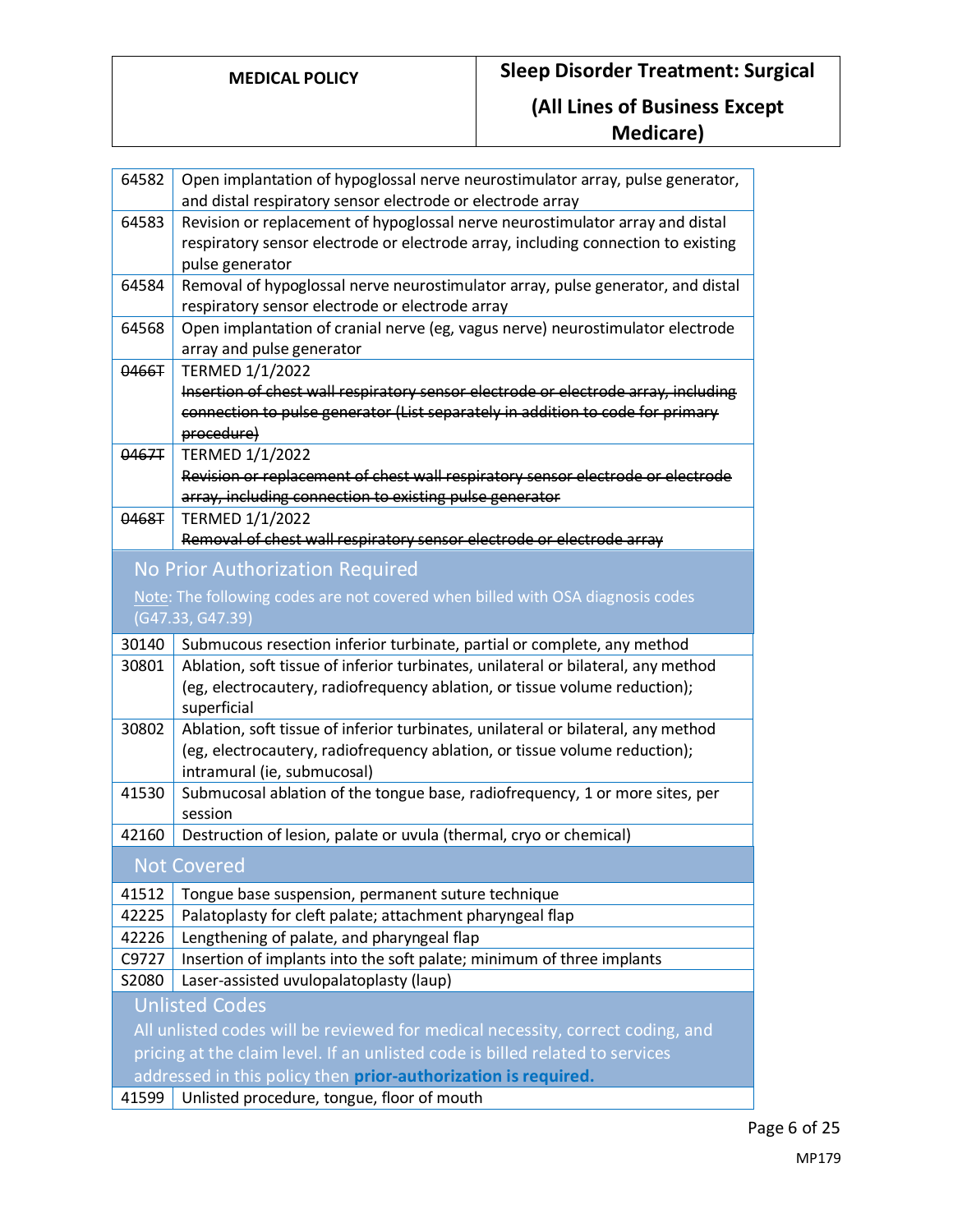### **Medicare)**

| 42299 Unlisted procedure, palate, uvula  |
|------------------------------------------|
| 64999 Unlisted procedure, nervous system |

## **DESCRIPTION**

#### Indications

*Obstructive Sleep Apnea (OSA)*

OSA occurs when muscles of the upper airway are not able to maintain an open airway when relaxed during sleep. Consequently, breathing stops and starts repeatedly during sleep. This can lead to a variety of health consequences including hypertension, depression, stroke, coronary and artery disease.<sup>1</sup>

#### Medically Necessary Procedures

#### *Uvulopalatopharyngoplasty (UPPP)*

UPPP is a surgical procedure in which tissue in the throat (e.g. tonsils, adenoids, uvula, soft palate) is remodeled and/or removed to improve airflow during sleep.

#### *Mandibular Maxillary Advancement (MMA)*

MMA is a surgical procedure in which the bones of the upper and lower jaw are repositioned to relieve airway obstruction. The attached pharyngeal airway muscles are suspended in an anterior position and pharyngeal soft tissue tension is increased.<sup>2</sup>

#### *Hyoid Myotomy and Suspension*

Hyoid myotomy and suspension, also known as hyoid advancement, is a surgical procedure in which the hyoid bone and muscle attachments to the tongue and airway are pulled toward the mandible, which may improve airway stability in the retrolingual and hypopharyngeal airway.

#### *Mandibular Osteotomy*

Mandibular osteotomy is a surgical procedure in which the lower jaw is moved into a new position and affixed with small metal plates and screws.

#### *Genioglossal Advancement*

Genioglossal advancement is a surgical procedure in which the tongue muscle is attached to the lower jaw and pulled forward, thereby rendering the tongue firmer and less likely to collapse during sleep.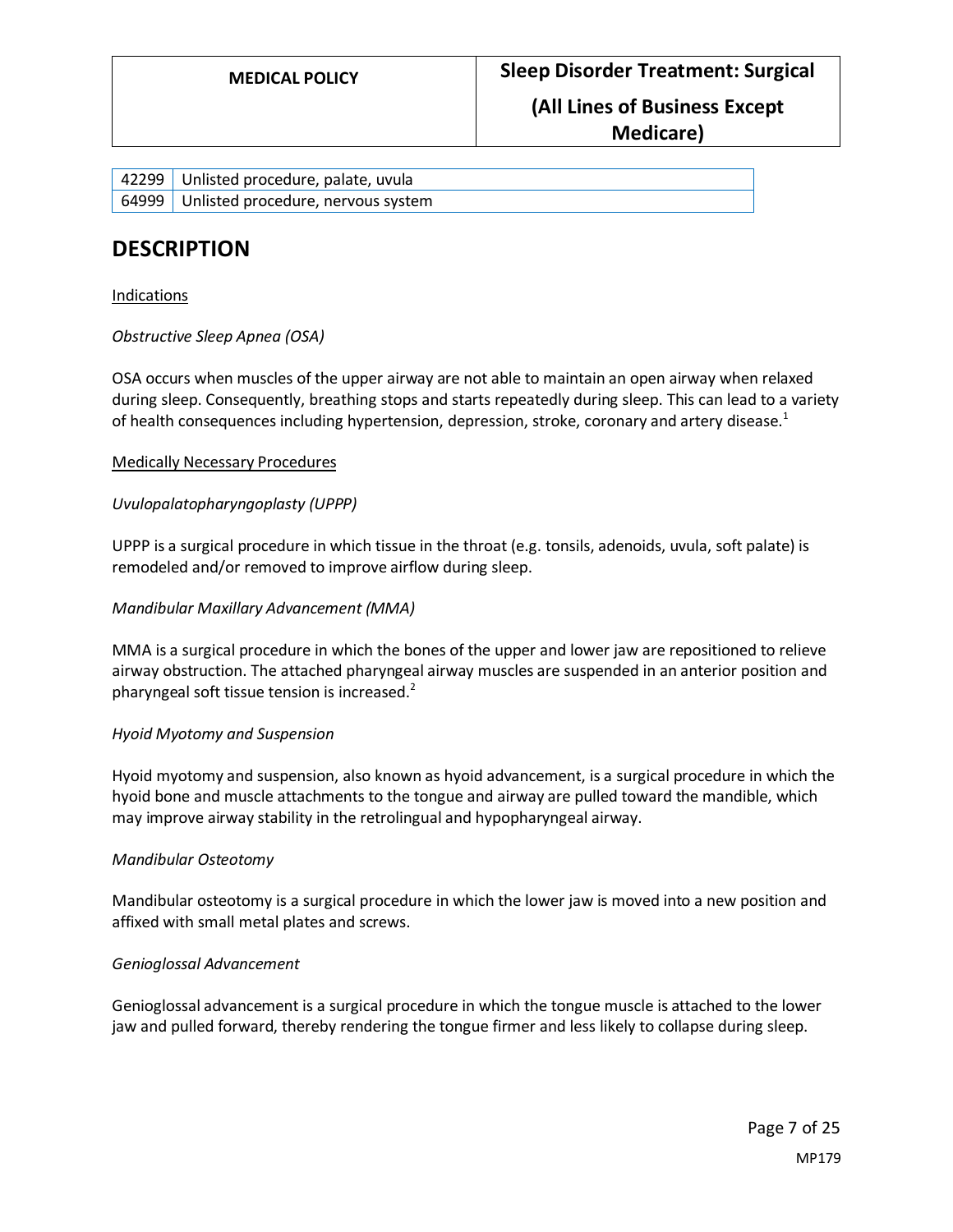#### *Hypoglossal nerve stimulation (e.g. Inspire™ Upper Airway System)*

Hypoglossal nerve stimulation refers to a surgical implanted system in which an implanted pulse generator stimulates the medial branch of the hypoglossal nerve, producing selective motor stimulation of the horizontal-longitudinal muscle fibers. These fibers draw the tongue forward, purportedly improving upper airway obstruction. The patient uses a remote control to activate the device before sleep. $1$ 

#### Non-Covered Procedures

#### *Laser-assisted uvulopalatoplasty (LAUP)*

LAUP is a surgical procedure that involves partial resection of the uvula and soft palate using a  $CO<sub>2</sub>$  laser, eliminating tissue obstruction contributing to sleep apnea.

#### *Radiofrequency Volume Tissue Reduction (RFVTR)*

Radiofrequency volumetric tissue volume reduction involves radiofrequency ablation of oropharyngeal tissue from the nasal turbinates, or the soft palate, uvula and tongue base so as to improve airflow.<sup>3</sup> Somnoplasty™ is a trade name for the Somnoplasty™ System of Somnus Medical Systems, which uses heat energy to modify the tissues of the uvula and soft palate.

#### *Palatal stiffening procedures/Palatal implants (e.g. the Pillar Procedure)*

Palatal stiffening involves the surgical placement of small polyester rods in the soft palate. The subsequent healing of tissue around the implants stiffens the soft palate, thereby reducing relaxation and vibration of the tissue during sleep. $4$ 

#### *Tongue suspension systems (e.g. AIRvance® or Encore™)*

Tongue suspension is a surgical procedure in which the tongue base is prevented from sliding toward the back of the throat during sleep. To this end, a screw is attached to the back of the jawbone below the roots of the front teeth, which is attached to a non-absorbable suture. The suture is passed through the left side of the tongue base and looped back to the front of the tongue base. The suturing process is then repeated to create a loop through the right side of the tongue base. The tension between the suture's left and right loops keeps the tongue in place.<sup>5</sup>

#### *Expansion sphincter pharyngoplasty*

Expansion sphincter pharyngoplasty (ESP) is a variation on uvulopalatopharyngoplasty that combines tissue removal and tissue repositioning to increase the size of the airway without affecting normal functions of breathing, speaking, and swallowing. ESP consists of a tonsillectomy, expansion pharyngoplasty, rotation of the palatopharyngeus muscle, partial uvulectomy, and closure of anterior and posterior tonsillar pillars.<sup>6</sup>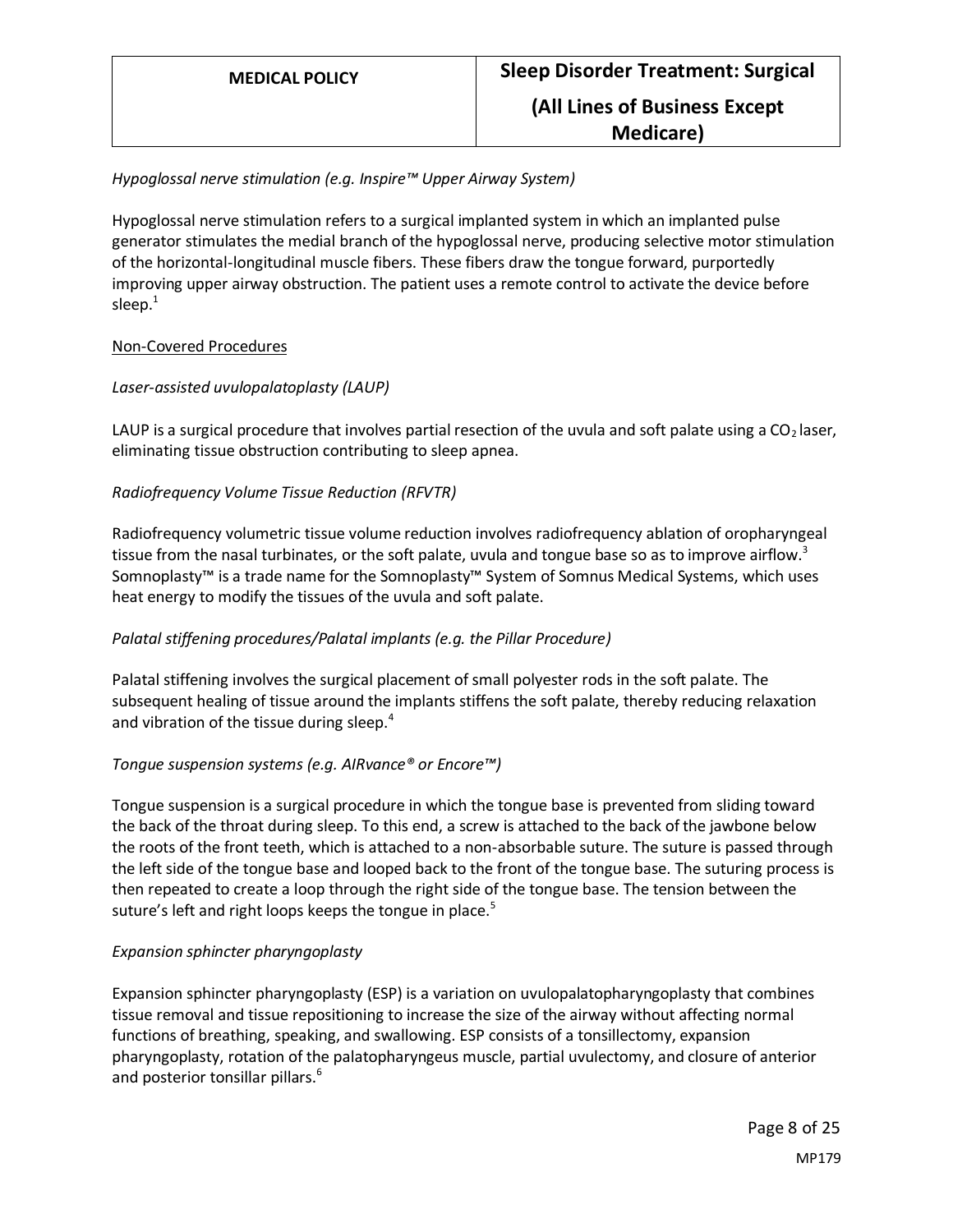## **REVIEW OF EVIDENCE**

#### Medically Necessary Procedures

#### *Uvulopalatopharyngoplasty (UPPP)*

- A 2019 systematic review and meta-analysis was conducted by He and colleagues on the longterm efficacy of UPPP in adults with obstructive sleep apnea (OSA). Eleven studies with 435 patients were included in the analysis, with mean follow-up of 34 to 87.5 months. There were randomized trials, 7 prospective studies, and 2 retrospective studies. The analysis found that both objective and subject sleep-related outcomes showed significant improvement long-term compared to baseline. Yet improvement declined short term results, with mean apneahypopnea index increasing 12.3 events/hour and surgical response decreasing from 67.3% to 44.35%. The authors conclude that although efficacy decreases over time, UPPP is an effective surgical method for treating adults with OSA.
- In 2018, Stuck and colleagues conducted a systematic review and meta-analysis comparing the efficacy of uvulopalatopharyngoplasty (UPPP) with or without tonsillectomy (TE) as a monotherapy for the treatment of adult obstructive sleep apnea (OSA).1 Independent investigators systematically searched the literature through January 2016, identified eligible studies, assessed study quality, extracted data and pooled results. In total, 48 studies were included for review. Outcomes of interests included the frequency of respiratory events and success/response rates, mean scores of the Epworth Sleepiness Scale (ESS) and apnea=hypopnea index (AHI). Studies demonstrated significant improvement in all outcomes measured compared to baseline. Pooled data from two RCT's indicated an AHI mean difference (MD) of -18.59 (95% CI -34.14, -3.04) and an ESS MD of -5.37 (95% CI -7,03, -3.72). Data addressing effect of UPPP  $\pm$  TE in comparison to baseline was available from three RCTs, indicated a significantly improved AHI from a mean 35.4 to 17.9 (49.5% reduction). Patients receiving UPPP with or without TE also reported improvements in sexual function, ventricular function, sleep stages, serum lipid, depressive disorder and driving performance.

Limitations included a lack of prospective and randomized trials, small sample sizes, inadequate follow-up, non-representative patient group (i.e. predominantly white and male). Investigators concluded that evidence was sufficient to assert that UPPP with or without TE improves adult OSA with regard to respiratory events and daytime sleepiness. Authors called for additional research with long-term follow-up was to compare the effects of UPPPP with or without TE to CPAP, as well as the treatment's impact on patients' cardiovascular morbidity.

• In 2016, Choi and colleagues conducted a systematic review and meta-analysis of studies evaluating UPPP as a monotherapy for the treatment of OSA, to identify predictors of success after UPPP.2 Independent investigators systematically searched the literature through January 2015, identified eligible studies, assessed study quality, extracted data and pooled results. In total, 15 retrospective case series were included for review. Age, body mass index (BMI), preoperative apnea-hypopnea index (AHI), Friedman stage and several cephalometric variables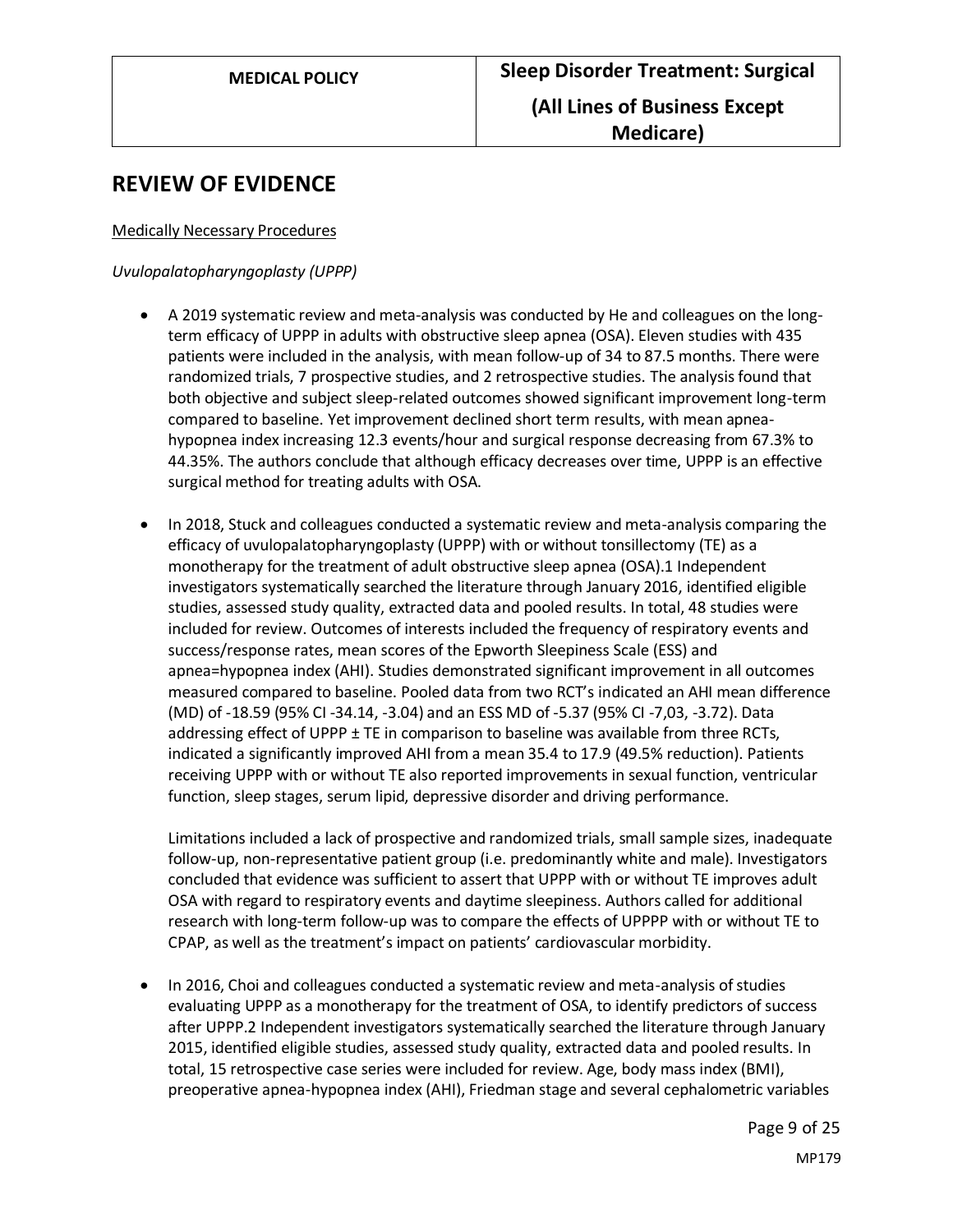were compared between responders and non-responders. Pooled data suggested that Friedman stage I was a strong predictor for success after UPPP, while Friedman stage III and low hyoid position were negative predictors. Age, BMI and preoperative AHI were found not to be predictors of surgical success. Study limitations included the retrospective case series included for review, the lack of RCTs, heterogeneous results and outcome measures constituting treatment success.

• In 2005 (updated 2009; archived 2011), Hayes conducted a systematic review evaluating the safety and efficacy of surgical treatments for sleep apnea.<sup>7</sup> Searching the literature through 2011, Hayes included 15 studies for review, of which 7 were RCTs. Three of these RCTs compared UPPP to either continuous positive airway pressure (CPAP), nonsurgical treatment with a mandibular advancement device, or lateral pharyngoplasty (n=198). Results across studies were mixed. One study, with significant attrition, found statistically significant improvements among patients receiving the mandibular advancement device compared to UPPP patients; a second study found significant improvements in daytime sleepiness and snoring but not in decreases in blood oxygen saturation levels during sleep; and a third study found that lateral pharyngoplasty significantly improved daytime sleepiness and AHI compared to UPPP. Findings' validity was limited by studies' small sample sizes and lack of long-term follow-up. Hayes ultimately assigned UPPP a "C" rating (potential but unproven benefit), due to a lack of controlled studies relative to CPAP.

*Hyoid Myotomy and Suspension, Surgical Modification of the Tongue, and/or Maxillofacial Surgery, Including Maxillomandibular Advancement (MMA)*

- In 2019, a meta-analysis was published on the long term results of maxillomandibular advancement to treat obstructive sleep agnea. $8$  A total of 6 studies comprising of 120 patients were analyzed. Intermediate-term results showed a reduction in apnea-hypopnea index (AHI) from mean 48.3 events/h (95% CI, 42.1-54.5) pre-MMA to 8.4 (95% CI 5.6, 11.2) in the intermediate term for 31 patients. Fifty-four patients showed a reduction in AHI from a mean 65.8 events/h (95% CI, 58.8-72.8) pre-MMA to 7.7 (95% CI 5.9, 9.5) in the long term. Thirty-five showed a reduction in AHI from a mean 53.2 events/h (95% CI 45, 61.4) pre-MMA to 23.1 (95% CI 16.3, 29.9) in the very long term. This analysis concluded that patients with obstructive sleep apnea treated with MMA maintain improvements in the long-term, although regression does occur in the very long term.
- In 2018, John and colleagues conducted a systematic review and meta-analysis evaluating the efficacy of maxillomandibular advancement (MMA) for the treatment of OSA.<sup>9</sup> Independent investigators systematically searched the literature through December 2015, identified eligible studies, assessed study quality, extracted data and pooled results. In total, 20 studies (13 retrospective cohort studies, 3 prospective cohort studies, 1 case series, 1 prospective RCT, 1 retrospective review) were included for review (n=462). Outcomes of interest included apneahypopnea index (AHI), respiratory disturbance index (RDI), Epworth Sleepiness Scale (ESS), lowest oxygen saturation (LSAT) and body mass index (BMI). Random-effects modeling was adopted for meta-analysis, except for BMI for which the fixed-effects model was used.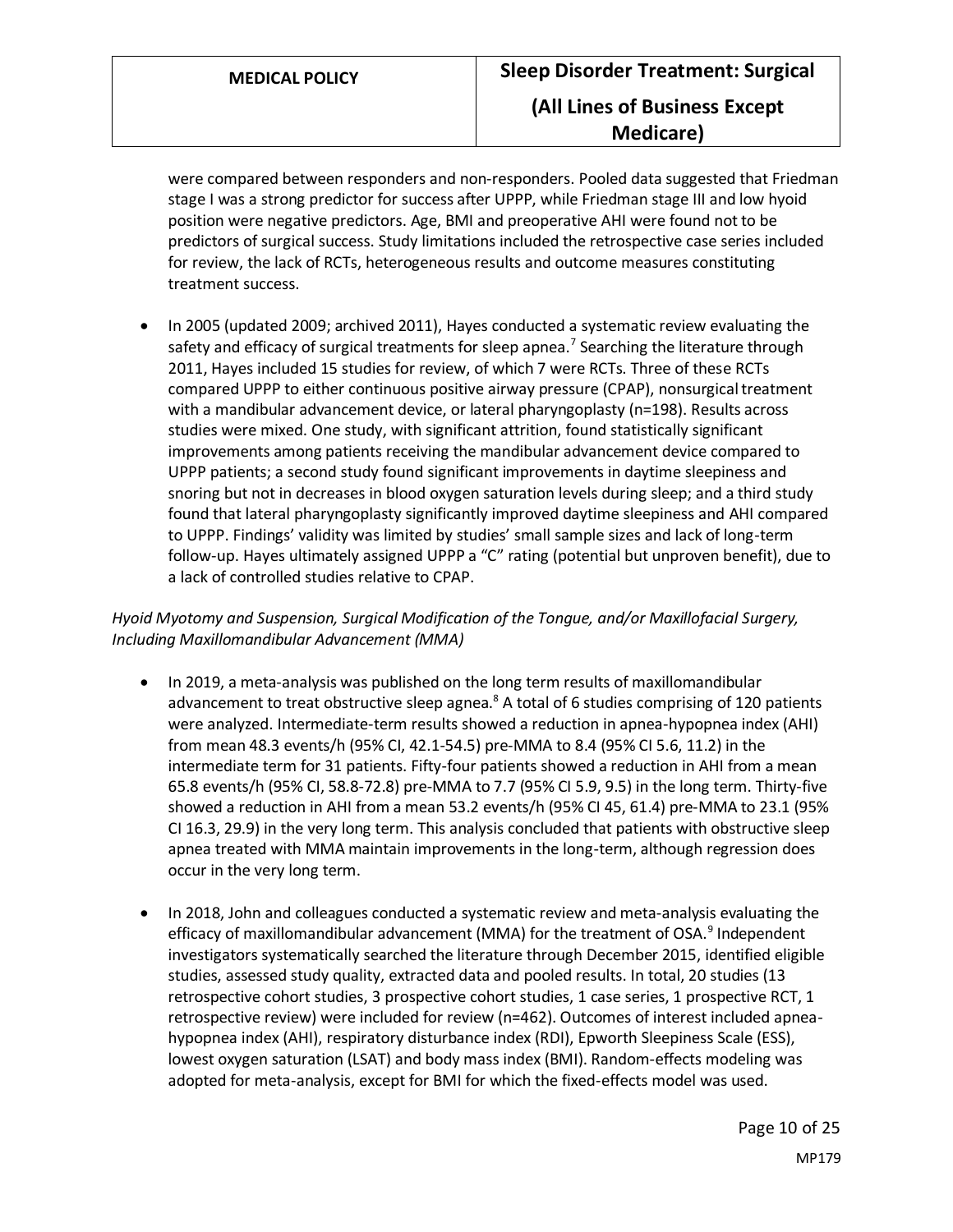The mean difference between the pre- and post- MMA AHI values was -44.76, representing a significant reduction in events per hour. Compared to baseline, an average change of 82.63% was reported, with 51% of patients (129 out of 251) experiencing an improvement of more than 80%. Surgical success was reported at 100%, with random-effects modeling confirming significant improvements among MMA patients. Investigators also reported statistical significance at the meta-analysis and study level for outcomes of RDI, ESS, LSAT and BMI, although only at the meta-analysis level for LSAT and BMI. All four prospective studies were assessed as having a low-risk of bias. Study limitations included reviewed studies' lack of information across studies regarding allocation or sequence generation, blinding, individual patient data, retrospective study design of most included studies, and attrition. Investigators concluded that MMA is a successful treatment for OSA, while also calling for additional RCTs, and studies evaluating MMA's efficacy when performed as an isolated primary procedure.

- In 2017, Tan and colleagues conducted a review of systematic reviews evaluating the effect of mandibular advancement with or without maxillary procedures on pharyngeal airways.<sup>10</sup> Independent investigators systematically searched the literature through April 2017, identified eligible studies, assessed study quality and extracted data. In total, 11 systematic reviews were included for review. MMA was found to significantly reduce patients' apnea-hyopnea index (AHI) and the respiratory disturbance index (RDI). Investigators concluded that MMA increases pharyngeal airway dimensions and improves outcomes for patients with OSA with a relatively high treatment success rate (>85%). Given the extensive evidence supporting the benefit of MMA on OSA patients, investigators called for future studies to investigate correlations between patients' pre-surgical clinical conditions, degree and direction of jaw movement and surgical success rates.
- In 2017, Noller and colleagues conducted a systematic review and meta-analysis evaluating the efficacy of mandibular advancement for patients with OSA who had not previously undergone surgical treatment.<sup>11</sup> Independent investigators systematically searched the literature through April 2017, identified eligible studies, assessed study quality, extracted data and pooled results. In total, 11 studies were included for review (n=57). Meta-analysis showed an average AHI reduction of 87% from a mean of 45.89  $\pm$  23.73 to 6.15  $\pm$  10.144 events per hour. Sub-analysis using random effects modelling reported a mean difference of combined RHI/ADI -34.80 events per hour, and an LSAT rate of 13%. There was no heterogeneity and no inconsistency among findings, however, results were limited by the design of included studies (case reports and small case series). Authors nonetheless concluded that mandibular advancement or mandibular distraction osteogenesis significantly improves patient's OSA.
- In 2016, Song and colleagues conducted a systematic review and meta-analysis evaluating the safety and efficacy of hyoid surgery as a monotherapy for the treatment of OSA.<sup>12</sup> Independent investigators systematically searched the literature through September 2015, identified eligible studies, assessed study quality, extracted data and pooled results. In total, 9 studies (2 case reports and 7 case series) were included for review (n=101). Outcomes of interest included AHI, oxygen saturation, quantitative sleepiness data. In patients undergoing isolated hyoid surgery, the AHI decreased from a mean 6 standard deviation of  $37.3 \pm 21.1$  events per hour to  $23.0 \pm 18$ , corresponding to a 38.3% reduction ( $p < .0001$ ). AHI reduced by 38.3% for hyoid myotomy with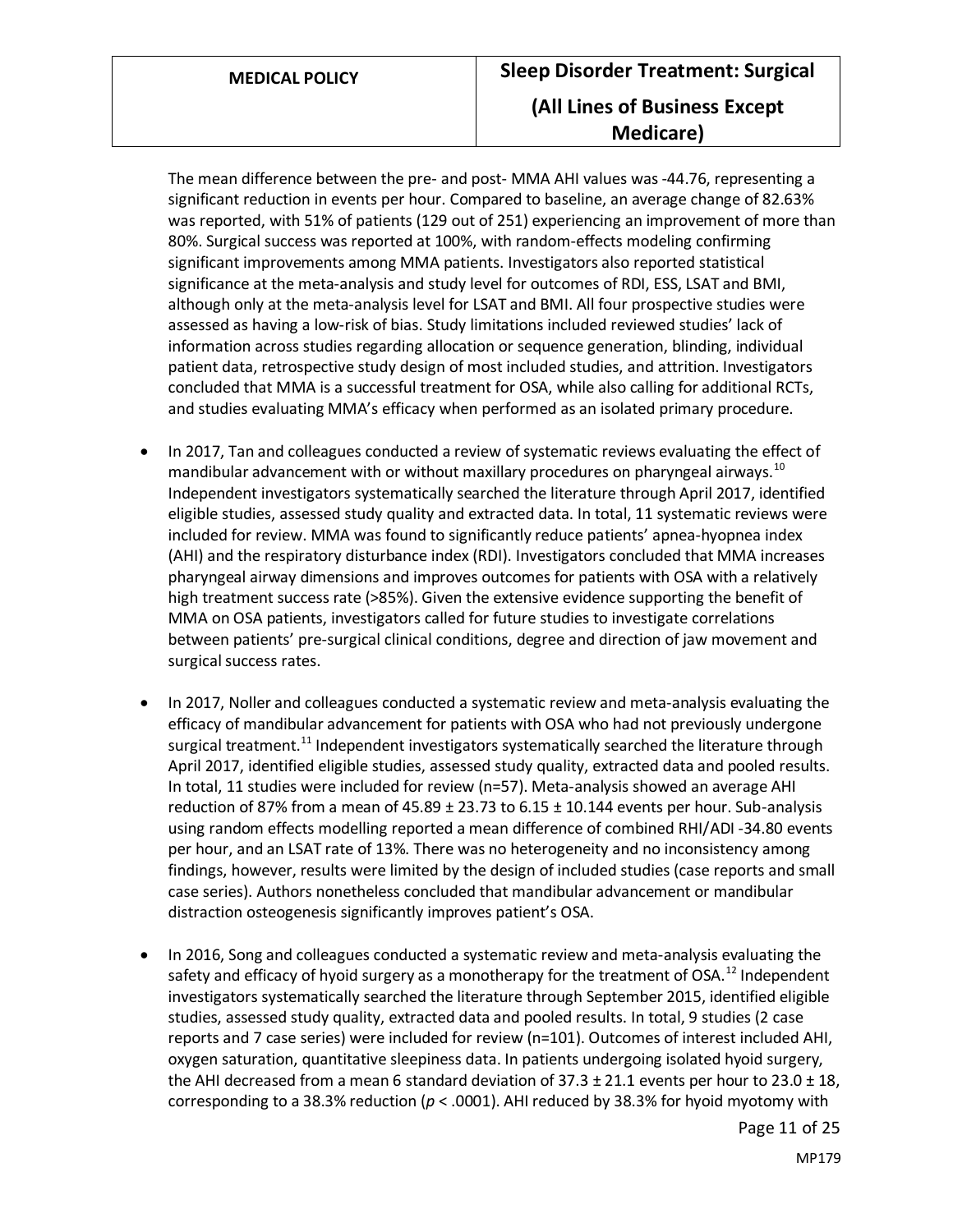suspension, by 50.7% for hyothyroidopexy, and by 7.1% for hyoid expansion. Patients' Epworth Sleepiness Scale scores decreased by 3.2 points from  $10.3 \pm 4.9$  (95% CI: 8.8, 11.8) to 7.1  $\pm$  4.2 (95% CI: 5.8, 8.4; *p =* .0027). Limitations included studies' retrospective design, heterogeneous outcome measures, small sample sizes and inadequate follow-up. Investigators concluded that while hyoid surgery improved patients' OSA severity and sleepiness, additional high-quality studies were needed to establish the long-term safety and efficacy of hyoid myotomy as a monotherapy.

#### *Hypoglossal Nerve Stimulation*

• In 2018 (reviewed in 2020), Hayes conducted a systematic review evaluating the safety and efficacy of hypoglossal nerve stimulation (HGNS) for the treatment of obstructive sleep apnea (OSA).<sup>1</sup> In total, 26 publications base on 10 observational pretest/posttest studies were included for review. At 5-year follow-up, studies reported significant improvements in patients' airflow mechanics, and scores on indices of apnea-hypoxia and oxygen desaturation. All but one study also reported improvements in patient-reported outcome measures (i.e. Functional Outcomes of Sleep Questionnaire, Epworth Sleepiness Scale, Sleep Apnea Quality of Life Index, and Beck Depression Index). Three studies reported improvements in airflow mechanics. Studies reported conflicting results related to improvements in patients' sleep parameters, including changes in sleep efficiency and time spent in stage 1 non-rapid eye movement and rapid eye movement sleep. Evidence was insufficient to determine definitive patient selection criteria.

Hayes assessed the overall quality of evidence as "low," (1 study rated as "fair quality;" 6 studies rated as "poor quality"; 3 studies rated as "very poor" quality) largely due to individual study limitations including pretest/posttest study design, potential for selection bias, unclear handling of missing data, loss to follow-up, and small sample sizes. Hayes assigned a "C" rating (potential but unproven benefit) for HGNS for the treatment of moderate-to-severe OSA in adults for whom CPAP therapy has failed to provide relief. Investigators concluded that while low-quality evidence suggests that HGNS may help lessen the severity of OSA and improve quality of life, more consistent high-quality findings were necessary to definitively establish efficacy and patient selection criteria for HGNS. Nonetheless, investigators also noted that higher-quality evidence may never be obtainable due to challenges in conducting high-quality studies in patients that fail or cannot tolerate CPAP.

• In 2019, a systematic review and meta-analysis was published on the long-term clinical outcomes of hypoglossal nerve stimulation in the treatment of moderate to severe obstructive sleep apnea (OSA).<sup>13</sup> Twelve studies totalling 350 patients were included in the analysis. Mean reduction in apnea-hypopnea index (AHI) was -17.50 to 24.20 at 12 months and -18.00 at 5 years. Epsworth sleepiness scale mean reduction was -5.27 at 12 months compared to -4.40 at 60 months. Six percent of patients reported serious device-related adverse events after 1 and 5 year follow up. The review had a number of limitations. Only one of the trials reviewed had follow up longer than 12 months and the trial that had 5 year follow up and poor patient adherence at 57%. The medical centers and patients may not be generalizable to the population effected, nonrandomzied data with high risk of bias were used, and there was moderate heterogeneity between trials.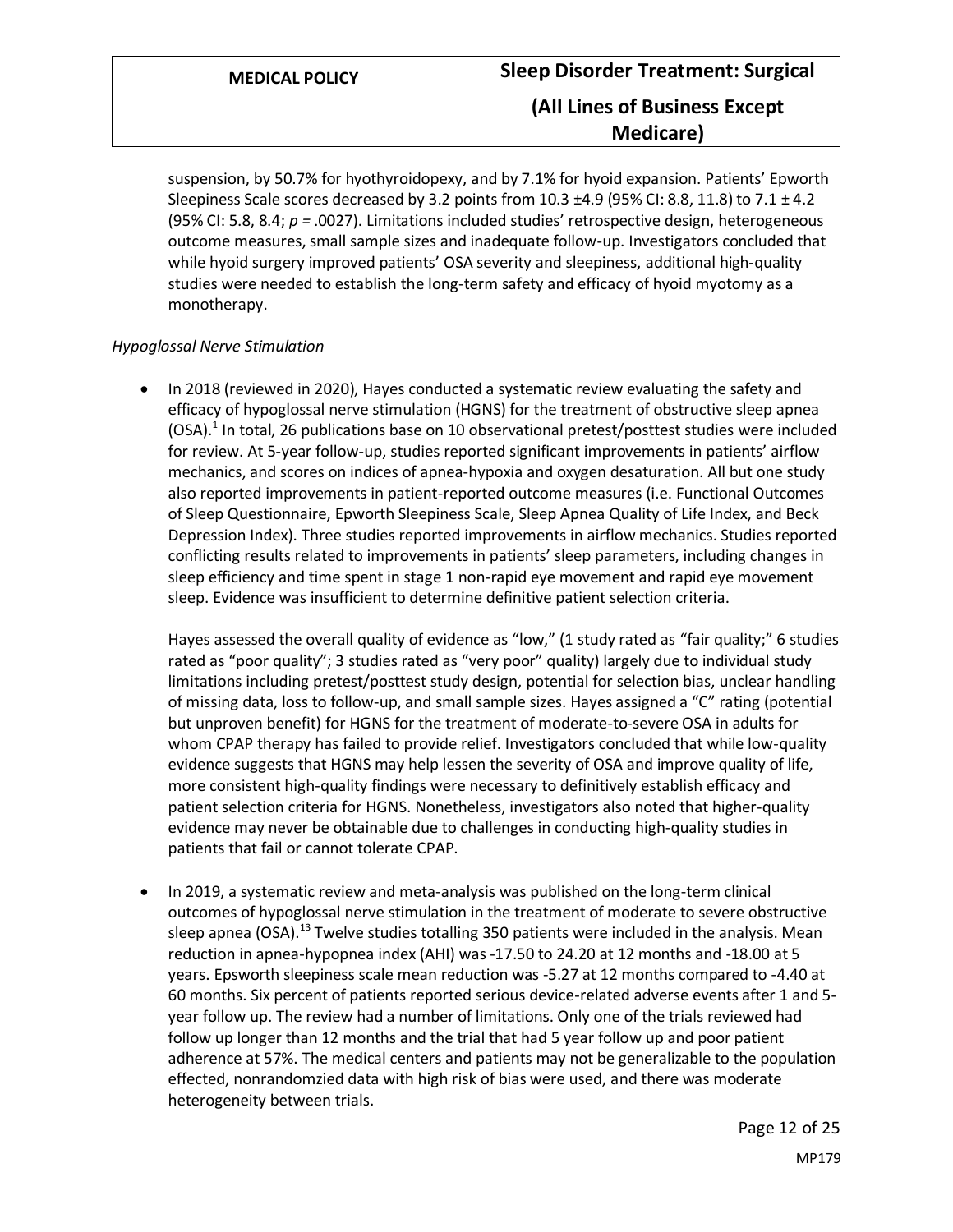- In 2018, Kompelli and colleagues conducted a systematic review and meta-analysis evaluating outcome of HGNS for the treatment of OSA.<sup>14</sup> Independent investigators systematically searched the literature through July 2017, identified eligible studies, assessed study quality, extracted data and pooled results. In total 16 studies were included for review, analyzing outcomes for 381 patients. Follow-up was 12 months. Patients experienced significant improvements in mean AHI, disability, and Epworth Sleepiness Scale score at 12-months followup, but not quality of life. Adverse events were common, including pain (6.2%), tongue abrasion with or without lesions (11.0%), internal device malfunction (3.0%). Other adverse events were experienced by 7.0% of patients. Limitations included the lack of long-term follow-up and significant heterogeneity of data in studies included for review ( $I^2$  = 64%,  $p$  <0.00001). Investigators concluded that while HGNS is a safe and effective treatment for OSA refractory to CPAP, further study comparing HGNS to other therapies are necessary to establish HGNS's place in clinical practice.
- In August of 2020, ECRI published an execute summary regarding the Inspire Upper Airway Stimulation (UAS) system indicating that the evidence was somewhat favorable for the use of HGNS as a treatment of moderate to severe OSA in adult patients.<sup>15</sup> The reviewed noted that long-term data are still lacking compared to surgical treatment. In addition, the ECRI review concluded, "Studies are at risk of bias from retrospective design, lack of blinding, patient attrition (>15%), or single-center focus. Findings may not fully generalize to all patients with OSA because studies included few patients with obesity or age >65, which are common OSA risk factors. No studies reported on OSA-related morbidity (e.g., cardiovascular disease, accidents)." The ECRI report also identified 91 FDA reports of major adverse events which included 30 injuries and 8 device malfunctions. Finally, ECRI noted there were two prospective are on-going with result expected in 2020 and 2025.

#### Non-Covered Procedures

#### *Laser-Assisted Uvulopalatoplasty (LAUP)*

• In 2017, Camacho and colleagues conducted a systematic review and meta-analysis evaluating the safety and efficacy of LAUP for the treatment of obstructive sleep apnea (OSA).<sup>16</sup> Independent investigators systematically searched the literature through October 2016, identified eligible studies, assessed study quality, extracted data and pooled results. In total, 23 studies were included for review (n=717).

Compared to baseline, LAUP patients experienced a 32% improvement in apnea-hypopnea index (AHI), with random effects modeling for 519 patients demonstrated an AHI mean difference of - 6.56 (95% CI -10.14, -2.97) events per hour. Individual patient data analyses demonstrated a 23% success rate (≥50% reduction in AHI and <20 events/h) and an 8% cure rate. Lowest oxygen saturation (LSAT) rates also improved compared to baseline, albeit minimally. The overall success rate was calculated at 23% and a cure rate of 8%. In contrast, 44% of patients' AHI worsened after LAUP. Limitations included case series study design of most studies included for review, and a lack of randomized, controlled studies with long-term follow-up. Moreover, not all studies published individual patient data or sleep study data. The meta-analysis mostly showed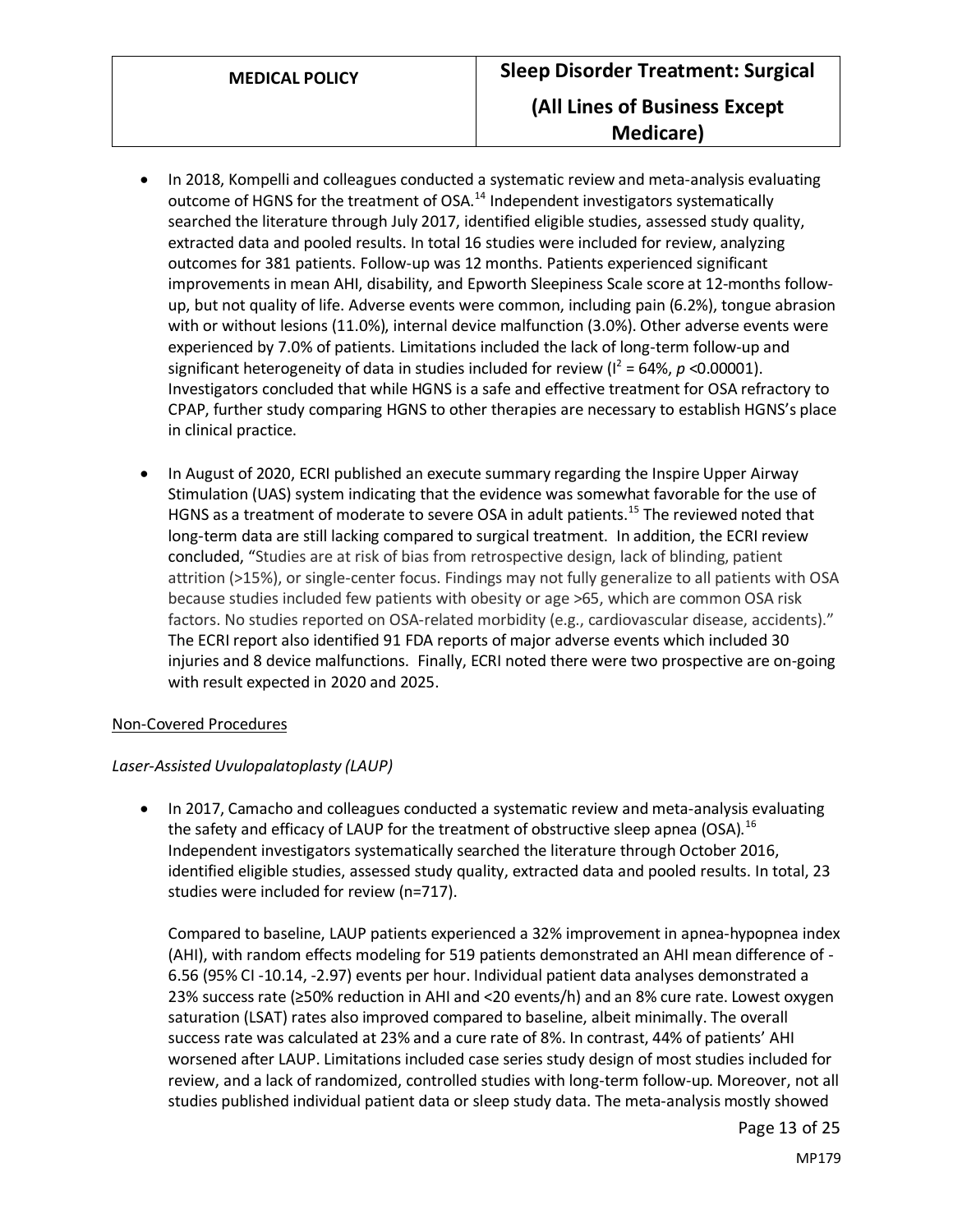insignificant heterogeneity but high inconsistency. In conclusion, investigators speculated that LAUP may blunt the reflexogenic dilation of the pharyngeal airway, there by negating any potential improvements of OSA. As such, investigators recommended that LAUP be performed with caution or not performed at all given the unfavorable results of studies published to date.

• In 2005 (updated 2009; archived 2011), Hayes conducted an evidence review of surgical treatments of sleep apnea.<sup>7</sup> Searching the literature through September 2009, 15 studies were included for review of which 3 studies, all RCTs, that evaluated LAUP for the treatment of mild OSA. One RCT with 8 months' follow-up (n=45) evaluated LAUP versus no treatment. Although patients receiving multiple LAUP treatments experienced significant improvements in snoring and apnea-hypopnea index compared to the control group, improvements in daytime sleepiness and sleep apnea quality of life were not statistically significant. The benefits of LAUP were also limited, corresponding to a 44% decrease in mean snoring intensity and 35% decrease in apneahypopnea index. A second study, involved a randomized crossover design comparing LAUP to radiofrequency ablation of the palate (n=17). At 3-months' follow-up, patients receiving multiple LAUP treatments experienced significant reductions in other symptoms of sleep-disordered breathing (e.g. daytime sleepiness, upper airway collapse). A placebo-controlled study (n=25) reported no significant differences at 3-month follow-up between the control group (no treatment) and LAUP treatment group in snoring, daytime sleepiness, AHI, or quality of life measures. Hayes ultimately assigned a "C" rating (potential but unproven benefit) for LAUP in the treatment of sleep apnea.

#### *Radiofrequency Volume Tissue Reduction of the Soft Palate, Uvula, Tongue Base or Turbinates*

• In 2004, updated in 2020, ECRI published a clinical evidence assessment on radiofrequency ablation (RFA) for treating sleep apnea.<sup>17</sup> The review included one systematic review, 2 randomized controlled trials, one nonrandomized comparison study, and 4 before-and-after treatment studies. The systematic review and 2 before-and-after-studies reported a reduction in respiratory disturbance with RFA treatment compared to baseline and one RCT found improvement as well, but UPPP showed more substantial improvement at 6 months. The second RCT did not find improvement compared to sham treatment after 12 months. Daytime sleepiness and snoring also has mixed results, with some studies finding improvements from baseline, while other found no statistically significant improvements compared to sham or baseline.

The systematic review consisted of 29 very small studies, totalling 940 participants. There was also high heterogeneity in both trial design, outcomes measures, and patient population. Other studies included were at high risk of bias due to small sample size, lack of long term follow up, single-center focus, and retrospective study design for all but the 2 RCTs. ECRI concluded that the evidence is inconclusive and of very low quality for RFA for treating OSA.

• In 2019, Mulholland and colleagues conducted a systematic review and meta-analysis evaluated the safety and efficacy of multilevel and tongue base surgical treatment of OSA.<sup>18</sup> Independent investigators systematically searched the literature through March 2017, identified eligible studies, assessed study quality, extracted data and pooled results. In total, 46 studies were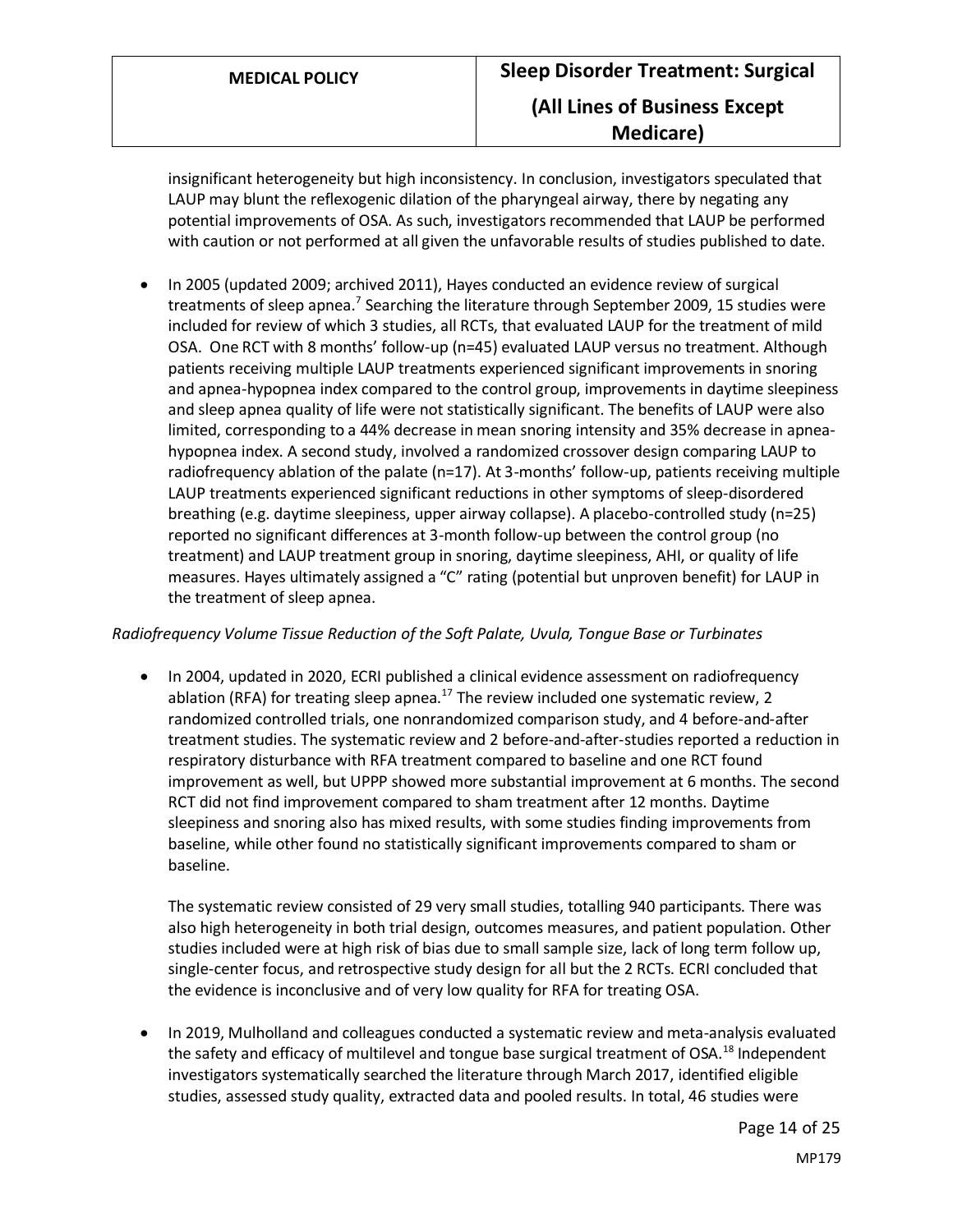included for review, including 11 surgical subgroups and 1,806 patients. Two studies (1 prospective cohort study, 1 retrospective case controlled trial) examined UPPP with hyoid suspension and radiofrequency tongue-base reduction (RFTBR). Another study evaluated 472 patients receiving RFTBR alongside soft-palate surgery (e.g. UPPP). In this patient group, surgical success ranged from 35.5% to 66.7%, with random-effects modelling reporting a superior decrease in AHI among patients receiving surgical treatment (-16.24, 95% CI -24.62 to -7.85,  $I^2$  = 95%). The soft-palate procedure (SP), hyoid suspension and RFTBR, and SP and RFTBR groups showed decreases in AHI of -16.57 (95% CI: -21.11 to -12.04) and -18.09 (95% CI: -24.68 to - 11.50) respectively. Limitations included the lack of large, prospective, randomized trials with follow-up beyond 9 months. On the basis of these data, investigators concluded that multilevel surgery conferred substantial clinical benefit, despite a need for additional, large controlled studies to better establish treatment safety and efficacy.

• In 2015, Baba conducted a systematic review and meta-analysis evaluating the safety and efficacy of temperature-controlled radiofrequency ablation (TCRFTA) at different sites for the treatment of obstructive OSA.<sup>19</sup> Independent investigators systematically searched the literature through April 2013, identified eligible studies, assessed study quality, extracted data and pooled results. Effectiveness was measured separately for application of RVTR at the base of tongue and soft palate, and for multi-level intervention. Outcomes of interest were the respiratory disturbance index (RDI), lowest oxygen saturation (LSAT), Epworth sleepiness scale (ESS), and visual analogue scale (VAS snoring). In total, 20 studies were included for review,

In total, 29 studies were included for qualitative review, 20 of which were included for metaanalysis. Meta-analysis reported substantial and consistent improvement among TCRFTA patients in polysomnography (PSG) and subjective outcomes in the base of tongue and multilevel surgery groups only. Specifically, application of RVTR at the base of tongue was associated with significant improvements in RDI (RoM 0.60, CI 0.47-0.76), ESS (RoM 0.59, CI 0.51-0.67), and VAS snoring (RoM 0.48, CI 0.37-0.62) and improvements in LSAT RDI. Complication rates were low and rarely serious across all studies. Investigators concluded that RVTR appears clinically effective in the short-term in reducing RDI levels and symptoms of sleepiness in patients with OSA syndrome when directed at the base of tongue or as a multilevel procedure. Nonetheless, researchers called for long-term studies with less heterogeneity to determine patient selection criteria.

• In 2007 (updated 2011; archived 2012), Hayes conducted an evidence review evaluating the safety and efficacy of radiofrequency tissue volume reduction (RTVR) for the treatment of upper airway obstruction.<sup>3</sup> Searching the literature through February 2011, Hayes included 9 studies for review (8 controlled or comparative trials; 1 uncontrolled trial). Five of the controlled trials were RCTs, one of which was placebo-controlled. Studies focused on reduction of the soft palate, uvula and soft palate, tongue base, tongue base and soft palate and tonsils. Outcomes of interest included quality of life as assessed by questionnaires, respiratory distress index (RDI), apnea index (AI), hypopnea index (HI) and apnea hypopnea index (AHI).

Results from the sole randomized placebo-controlled trial comparing tongue base and palate RFTVR with sham RFTVR and with nasal CPAP, indicated that CPAP-compliant patients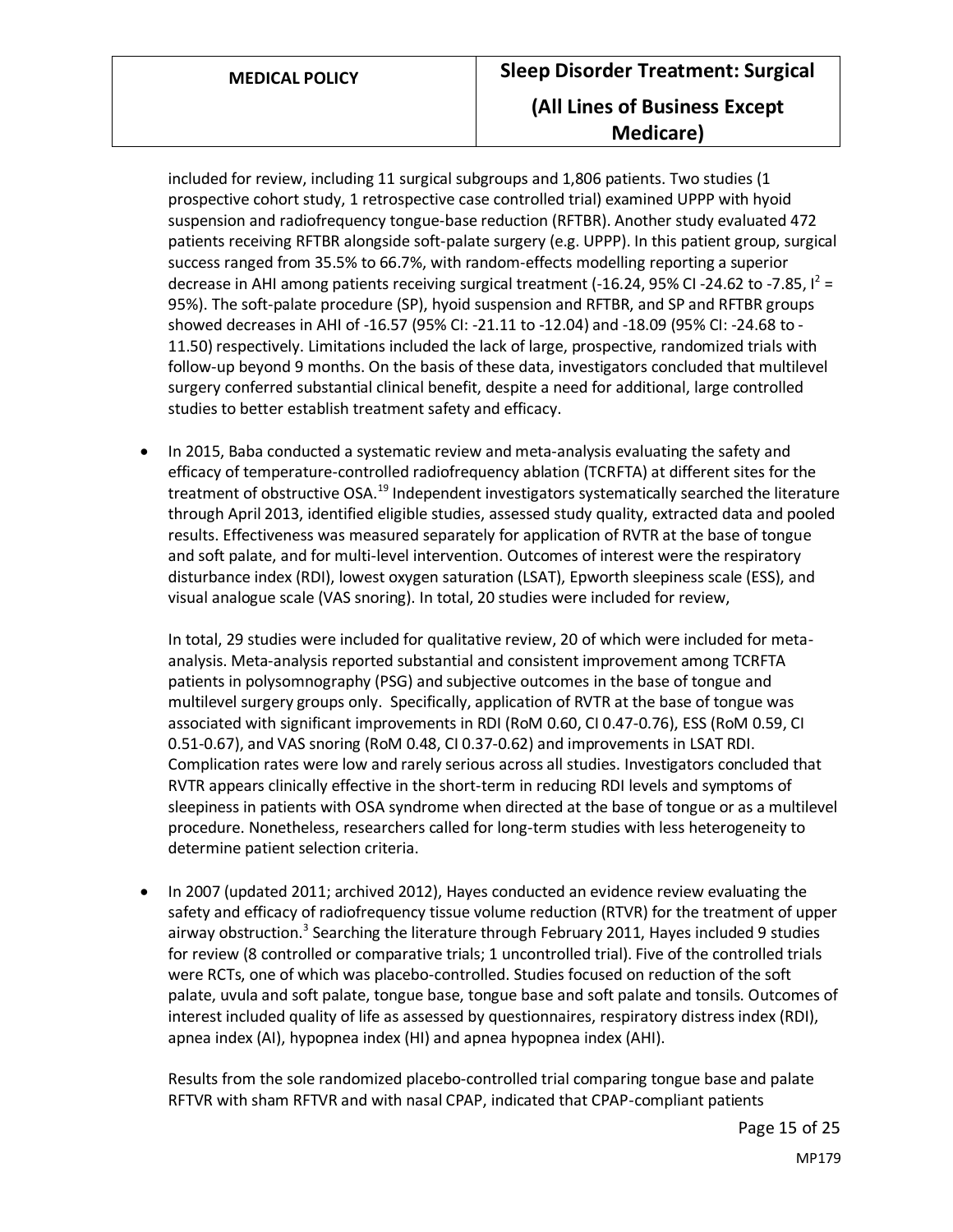experienced superior AI and AHI outcomes, and comparable quality of life improvements. Results from a small retrospective case-matched comparative trial and a prospective nonrandomized comparative study both reported comparable benefits among RFTVR and CPAP patients; however, neither study reported results at follow-up after the post-treatment assessment. Similarly, results of a parallel-arm study did not report the statistical significance of differences between the RFTVR and LAUP groups. While one randomized study reported comparable improvements among snoring and OAS for patients undergoing RFTVR or palate and uvula compared to radiofrequency channeling, no data was reported beyond four months. RFTVR patients also experienced inferior-to-comparable- improvements relative to patients, receiving either UPPP, tonsillectomy/adenoidectomy, and conventional surgical treatments for sleep apnea. Patient selection criteria could not be determined.

Hayes ultimately assigned a "C" rating (potential but unproven benefit) for RFTVR of the tongue base or tongue base and palate and uvula for the treatment of mild to moderate OSA. Hayes assigned "D" rating (insufficient evidence) for RFTVR for the treatment of severe OSA. Limitations included the lack of long-term, prospective studies.

### *Palatal Stiffening Procedures/Palatal implants (e.g. the Pillar Procedure™)*

Two systematic reviews were identified that conducted systematic reviews evaluating the safety and efficacy of palatal stiffening operations for OSA.<sup>20,21</sup> The first study assessed cautery-assisted palatal stiffening operations (CAPSO), and reported statistically and clinically significant improvements in patients' apnea-hypopnea index, oxygen saturation, sleepiness and snoring. Hayes conducted an evidence review assessing palatal implants, including 2 RCTs.<sup>21</sup> Hayes noted that the validity of the small-to-moderate benefit reported in these studies was limited by a lack of additional controlled trials, a small magnitude of benefit, and lack of long-term follow-up and patient selection criteria. Hayes ultimately assigned a "C" rating (potential but unproven benefit).

#### *Tongue Suspension Systems (e.g. Repose or Encore)*

- In October 2019, ECRI published a health technology assessment on Encore Suspension System by Siesta Medical Inc for treating OSA. The review identified one retrospective case series with 19 participants and the FDA 510k summary of 2 studies, totalling 45 participants. ECRI could not identify the studies references in the FDA summary. The case series was found to have major limitations, including small sample size, no control group, no randomization, retrospective design, no comparison groups, and no data on a number of patient-centered outcomes such as quality of life and adverse events. ECRI concluded that the evidence is inconclusive to determined efficacy of the Encore System.<sup>22</sup>
- Three systematic reviews were identified that evaluated the safety and efficacy of tongue-based suspension (TBS) procedures for hypopharyngeal obstruction in OSA.<sup>5,23,24</sup> Each review noted that while TBS success rates were comparable to UPPP, study findings were limited due to the lack of prospective, randomized and/or controlled studies available for review, small sample sizes for studies assessing TBS as a stand-alone procedure, and the lack of patient selection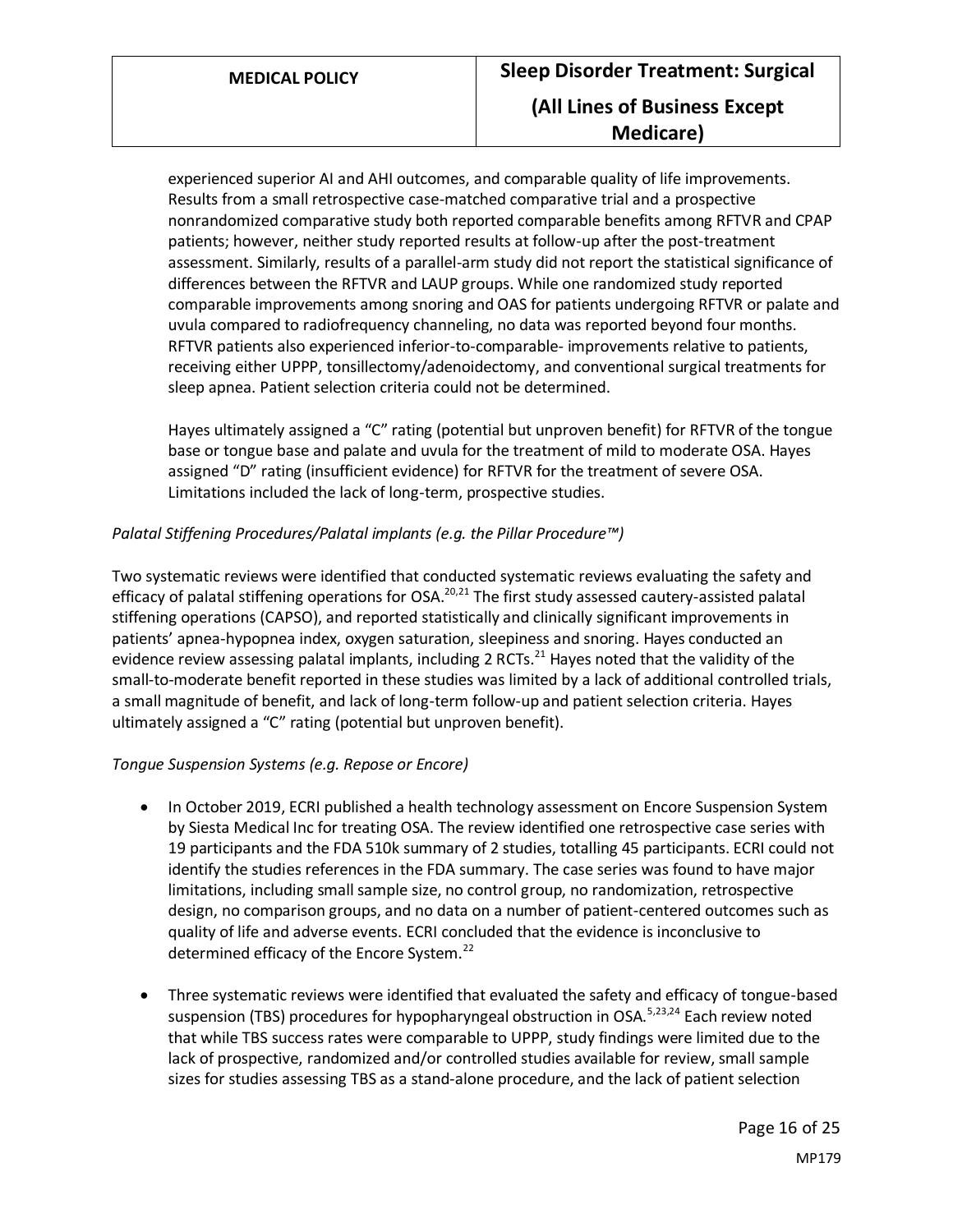criteria. Two of the systematic reviews called for further controlled trials assessing efficacy at long-term follow-up.

#### *Expansion sphincter pharyngoplasty (ESP)*

- In 2016, Pang and colleagues conducted a systematic review and meta-analysis evaluating the safety and efficacy of expansion sphincter pharyngoplasty (ESP) for the treatment of OSA.<sup>25</sup> Searching the literature through March 2015, independent investigators identified eligible studies, assessed study quality, extracted data and pooled results. In total, 5 studies assessing a total of 155 patients were included for review. Outcomes of interest were pre-operative and post-operative Apnea Hypopnea Index (AHI). Follow-up ranged from 6 months to 3 years. Investigators reported substantial and consistent improvement in PSG outcomes, with ESP patients experiencing significantly lower AHI than control group (SMD: -7.32. 95% CI -11.11, - 3.52; p = 0.0002). Overall pro-rated pooled success rate (i.e. 50% reduction in pre-operative AHI and an AHI of less than 20) was 86.3%. Authors concluded that ESP was effective in the management of patients with OSA. Limitations included substantial heterogeneity between studies, lack of explicit systematic searching methodology, lack in prospective controlled trials included for review, small sample sizes and inadequate follow-up.
- In 2019, Hong and colleagues conducted a retrospective cohort study, evaluating indications for and outcomes of ESP for the treatment of obstructive sleep apnea.<sup>26</sup> In total, 63 patients diagnosed with OSA and lateral pharyngeal collapse underwent ESP combined with tonsillectomy, uvuloplasty or nasal surgery. The primary outcome of interest was the change in AHI after surgery. Secondary outcomes included differences in the surgical response rates, lowest oxygen saturation, subjective visual analog scale scores for snoring and apnea and Epworth Sleepiness Scale score. At 6-month follow-up, 42 of the 63 patients' (67%) lateral pharyngeal collapse was corrected with significant reduction in mean AHI from 35.5 to 17.3 (mean difference, 18.1; 95%CI, 16.3-20.0) and improvement of the lowest mean (SD) oxygen saturation measurement from 78.2% (21.3%) to 86.4% (10.6%) (mean difference, 8.60%; 95%CI, 6.60%-10.60%). The rate of post-operative complications (e.g. bleeding, pain, difficulty swallowing) was low. Limitations included the study's retrospective design, lack of patientreported outcomes, small sample size, inadequate follow-up, lack of control group(s), and heterogenous treatments received (i.e. varying combinations of concurrent surgeries.) Authors concluded that while ESP "could be" a useful surgery for patients with intensive lateral pharyngeal collapse, additional RCTs with long-term follow-up were necessary to determine the procedure's efficacy.
- In 2018, Guler and colleagues retrospectively evaluated the efficacy of ESP among 67 patients with obstructive sleep apnea.<sup>27</sup> At 3-month follow-up, AHI decreased from 18.26  $\pm$  2.23 to 8.01  $\pm$ 0.97 (p<0.001), with a reported surgical 67.2% success rate (i.e. 50% reduction in pre-operative AHI and an AHI of less than 20). Limitations included the small sample size, retrospective study design and lack of comparator group(s). Authors concluded that ESP appeared to be an effective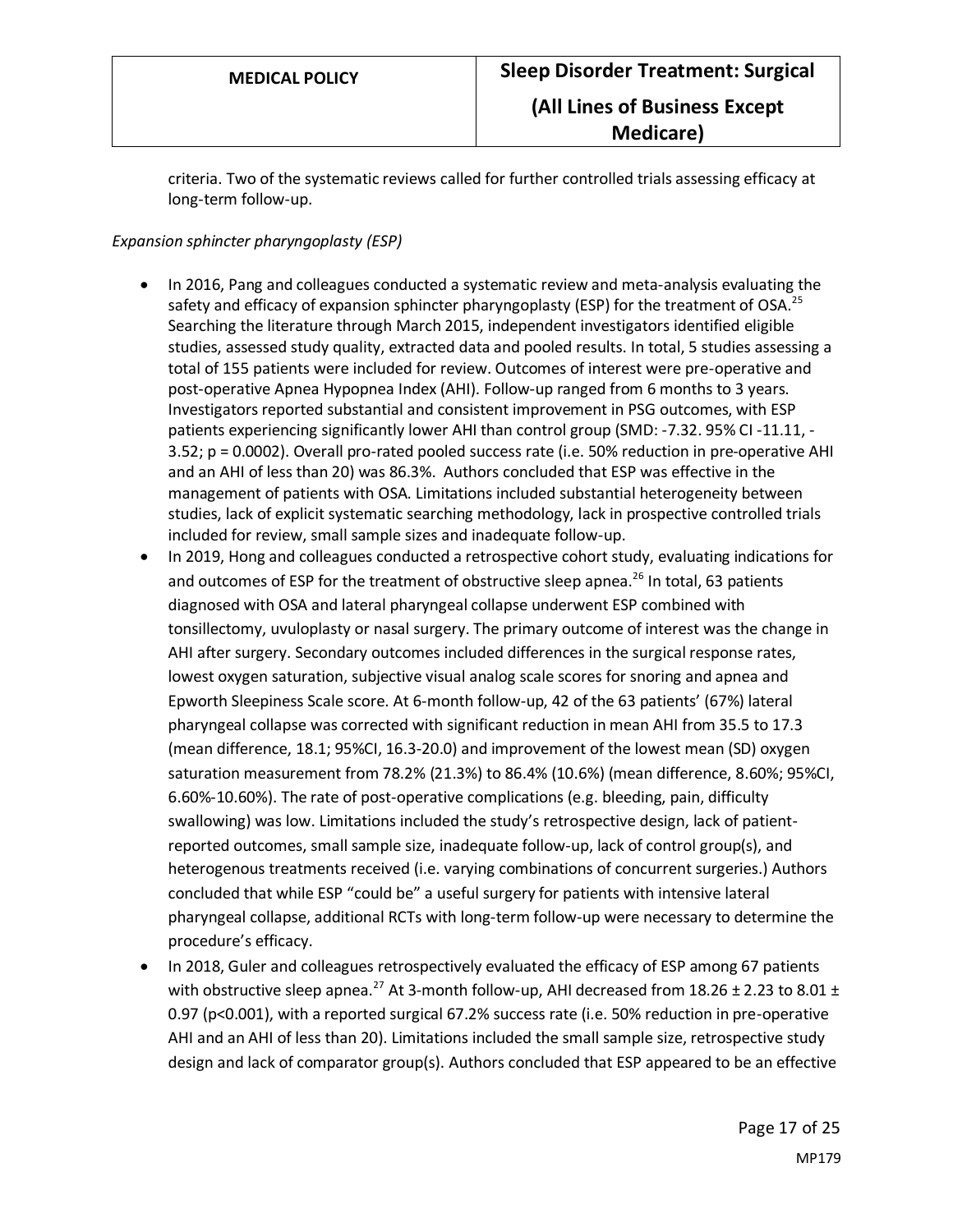surgery in selected patients with lateral pharyngeal and retropalatal narrowing, but called for larger, prospective studies with long-term follow-up to validate findings.

## **CLINICAL PRACTICE GUIDELINES**

#### Medically Necessary Procedures

#### *Uvulopalatopharyngoplasty (UPPP)*

- In 2021, the American Academy of Otolaryngology Head and Neck Surgery (AAO-HNS) issued a clinical practice guideline on the basis of expert opinion and a non-systematic review of evidence.<sup>28</sup> The body concluded that UPPP and its modifications reduced but does not normalize AHI, but remains an "effective therapies that result in important health and quality of life improvements in properly selected patients."<sup>28</sup>
- In 2013, the American College of Physicians issued an evidence-based clinical practice guideline addressing the management of OSA in adults.<sup>29</sup> Investigators concluded that evidence to date was insufficient to support the use of surgical interventions (including UPPP) over control treatment, CPAP or mandibular advancement devices.
- In 2010, the American Academy of Sleep Medicine issued an evidence-based clinical practice guideline addressing surgical modifications of the upper airway for OSA in adults.<sup>30</sup> The body concluded that UPPP should only be offered for patients who failed CPAP, given the inability of UPPP to normalize the AHI when treating moderate to severe OSA.

#### *Mandibular Maxillary Advancement (MMA)*

- In 2013, the American College of Physicians issued an evidence-based clinical practice guideline addressing the management of OSA in adults.<sup>29</sup> On the basis of low-quality evidence, the body issued a weak recommendation for mandibular advancement devices in adult OSA patients intolerant to CPAP. Investigators also concluded that evidence to date was insufficient to support the use of surgical interventions (including genioglossal advancement) over control treatment, CPAP or mandibular advancement devices.
- In 2010, the American Academy of Sleep Medicine issued an evidence-based clinical practice guideline addressing surgical modifications of the upper airway for OSA in adults.<sup>30</sup> The body stated that maxillomandibular advancement is indicated for surgical treatment of severe OSA in patients who cannot tolerate or who are unwilling to adhere to CPAP, which are more often appropriate in mild and moderate OSA patients.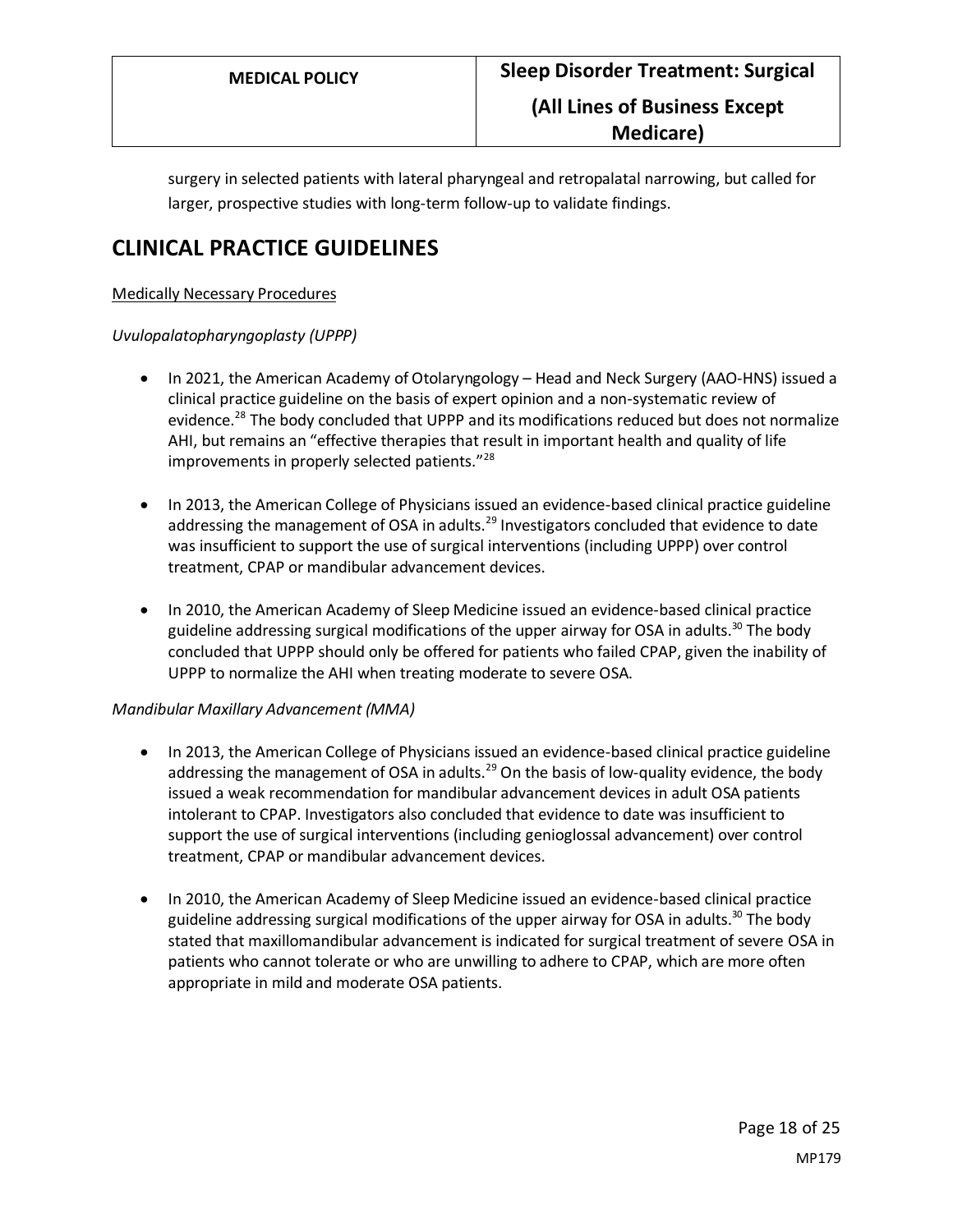*Hyoid Myotomy and Suspension, Surgical Modification of the Tongue, and/or Maxillofacial Surgery, including Maxillomandibular Advancement (MMA)*

• In 2014, the American Academy of Otolaryngology – Head and Neck Surgery (AAO-HNS) issued a clinical practice guideline on the basis of expert opinion and a non-systematic review of evidence.<sup>31</sup> The body concluded that "genioglossus advancement and hyoid myotomy/suspension, whether performed separately or combined, are considered effective and non-investigational with proven clinical results when considered as part of the comprehensive surgical management of symptomatic adult patients with mild OSA and adult patients with moderate and severe OSA assessed as having tongue base or hypopharyngeal obstruction."

#### *Hypoglossal Nerve Stimulation*

- In 2017, NICE issued a guidance stating that HGNS "should only be used with special arrangements" given the limited quantity and quality of research evaluating HGNS's safety and efficacy.<sup>32</sup> NICE called for additional long-term research evaluating treatment safety, patient selection criteria, quality of life, and the position of the procedure in the treatment pathway.
- In 2019, the American Academy of Otolaryngology-Head and Neck Surgery issued a clinical practice guidance, stating that upper airway stimulation (UAS) via the hypoglossal nerve is an effective second-line treatment of moderate to severe obstructive sleep apnea in patients who are intolerant or unable to achieve benefit with positive pressure therapy.  $33$

#### Non-Covered Procedures

#### *Laser-Assisted Uvulopalatoplasty (LAUP)*

- In 2013, the American College of Physicians issued an evidence-based clinical practice guideline addressing the management of OSA in adults.<sup>29</sup> Investigators concluded that evidence to date was insufficient to support the use of surgical interventions (including LAUP) over control treatment, CPAP or mandibular advancement devices.
- In 2010, the American Academy of Sleep Medicine issued an evidence-based clinical practice guideline addressing surgical modifications of the upper airway for OSA in adults. $30$  The body concluded that LAUP should not routinely recommended as a treatment for OSA. This determination was made of the basis of "low quality" evidence (2 RCTs and 6 observational studies), reporting LAUP's inability to normalize patients' AHI and secondary outcomes.

#### *Radiofrequency Volume Tissue Reduction of the Soft Palate, Uvula, Tongue Base or Turbinates*

• In 2013, the American College of Physicians issued an evidence-based clinical practice guideline addressing the management of OSA in adults.<sup>29</sup> Investigators concluded that evidence to date was insufficient to support the use of surgical interventions (including radiofrequency ablation) over control treatment, CPAP or mandibular advancement devices.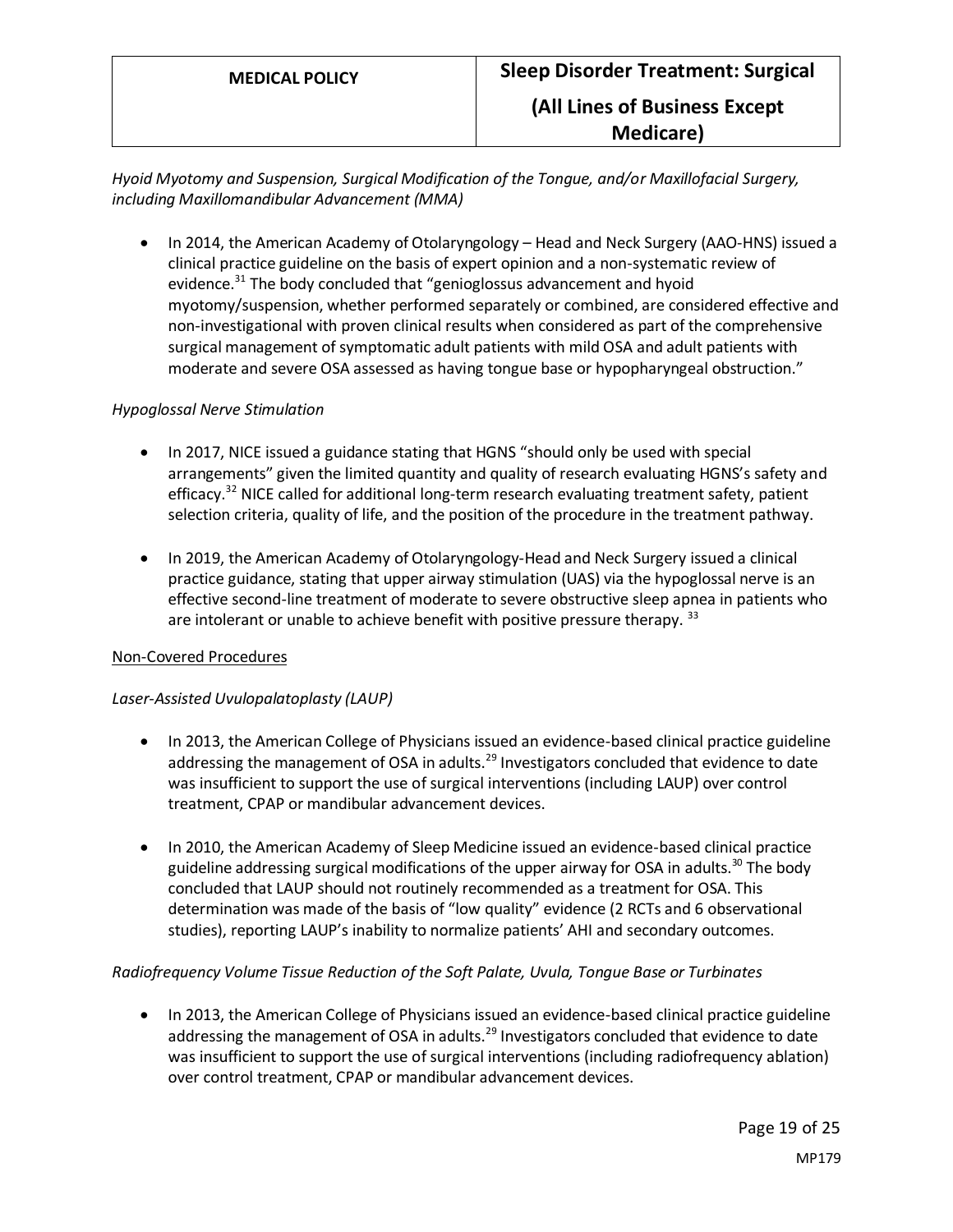• In 2010, the American Academy of Sleep Medicine issued an evidence-based clinical practice guideline addressing surgical modifications of the upper airway for OSA in adults.<sup>30</sup> The body concluded that radiofrequency ablation (RFA) may be effective in some patients with mild OSA who cannot or will not tolerate positive airway pressure therapy, or in whom oral appliances have failed. This recommendation was made on the basis of "very low quality evidence" (7 observational case series and 1 RCT), reporting improvements in sleepiness and quality of life. The guidance also noted that RFA may not be "predictably efficacious" and that long-term sequelae of RFA had not been published.

#### *Palatal stiffening procedures/Palatal implants (e.g. the Pillar Procedure™)*

• In 2010, the American Academy of Sleep Medicine issued an evidence-based clinical practice guideline addressing surgical modifications of the upper airway for OSA in adults.<sup>30</sup> The body concluded that palatal implants may be effective in some patients with mild OSA who cannot or will not tolerate positive airway pressure therapy, or in whom oral appliances have failed. This recommendation was made on the basis of "very low quality evidence" (2 case series and 1 RCT). The body also noted to that "it is difficult to predict if [palatal implants] will be ultimately found to be a reliably effective intervention."<sup>30</sup>

#### *Tongue Suspension Systems (e.g. Repose or Encore)*

• In 2021, the American Academy of Otolaryngology – Head and Neck Surgery (AAO-HNS) issued a clinical practice guideline on the basis of expert opinion and a non-systematic review of evidence.<sup>34</sup> Investigators concluded "tongue based suspension is effective and even comparable to genioglossus advancement. It should, therefore, not be deemed investigational when considered as part of a comprehensive approach in the medical and surgical management of symptomatic adult patients with mild OSAHS and adult patients with moderate and severe OSAHS who have evidence of tongue base or associated hypopharyngeal obstruction. Results appear to diminish in obese patients and this technique should receive a weaker recommendation for these patients."

#### *Expansion sphincter pharyngoplasty*

• In 2021, the American Academy of Otolaryngology – Head and Neck Surgery (AAO-HNS) issued a position statement addressing surgical management of obstructive sleep apnea (OSA). On the basis of findings from a sole 2007 study assessing 45 adults, the statement included "expansion sphincter pharyngoplasty" on its list of procedures considered effective and not investigational when considered as part of a comprehensive approach in the medical and surgical management of adults with OSA.<sup>28</sup>

## <span id="page-19-0"></span>**POLICY SUMMARY**

Professional clinical organizations and low-quality but consistent evidence from clinical trials support the use of uvulopalatopharyngoplasty, hyoid myotomy and suspension with or without mandibular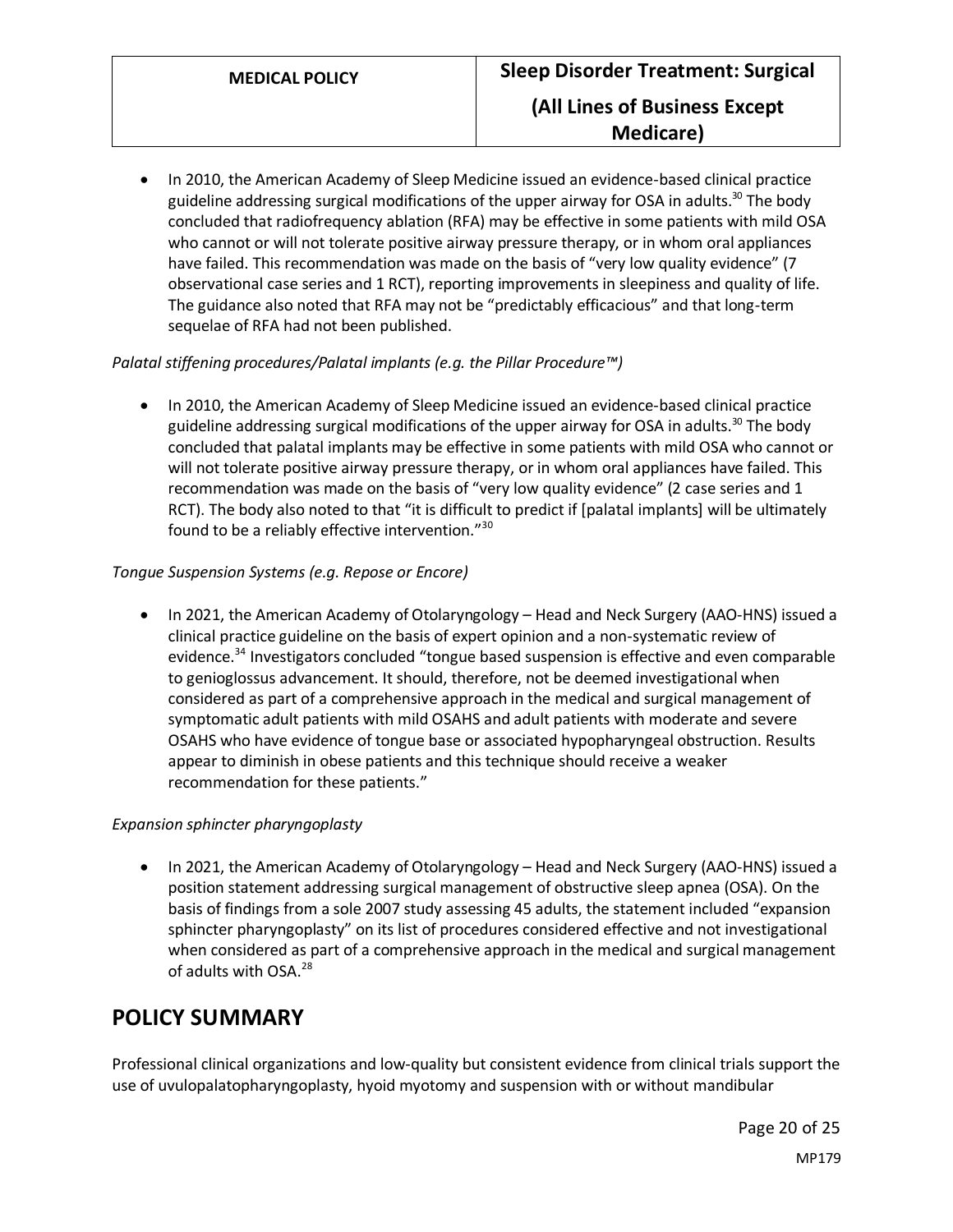osteotomy with genioglossus (tongue) advancement, mandibular-maxillary advancement and hypoglossal nerve stimulation for the treatment of obstructive sleep apnea. Evidence does not support, however, the efficacy of laser-assisted uvulopalatoplasty, radiofrequency volume tissue reduction of the soft palate, uvula, tongue base or turbinates; palatal implants; tongue suspension systems; or expansion sphincter pharyngoplasty. Systematic reviews evaluating the latter treatments have noted a lack of longterm evidence from controlled, prospective trials, and called for additional studies to establish these procedures' safety and efficacy.

# **INSTRUCTIONS FOR USE**

Company Medical Policies serve as guidance for the administration of plan benefits. Medical policies do not constitute medical advice nor a guarantee of coverage. Company Medical Policies are reviewed annually and are based upon published, peer-reviewed scientific evidence and evidence-based clinical practice guidelines that are available as of the last policy update. The Companies reserve the right to determine the application of Medical Policies and make revisions to Medical Policies at any time. Providers will be given at least 60-days' notice of policy changes that are restrictive in nature.

The scope and availability of all plan benefits are determined in accordance with the applicable coverage agreement. Any conflict or variance between the terms of the coverage agreement and Company Medical Policy will be resolved in favor of the coverage agreement.

| <b>Device</b>                       | <b>Indications for Use</b>                                                                                                                                                                                                                                                                                                                                                                                                                                                                                                       | <b>Contraindications</b> |
|-------------------------------------|----------------------------------------------------------------------------------------------------------------------------------------------------------------------------------------------------------------------------------------------------------------------------------------------------------------------------------------------------------------------------------------------------------------------------------------------------------------------------------------------------------------------------------|--------------------------|
| Somnoplasty<br>System <sup>35</sup> | The Somnoplasty System is intended for the<br>reduction of the incidence of airway obstructions<br>in patients suffering from Upper Airway Resistance<br>Syndrom (UARS) or Obstructive Sleep Apnea<br>Syndrome (OSAS). This device is intended for use<br>by qualified medical personnel trained in the use of<br>electrosurgery.                                                                                                                                                                                                | n/a                      |
| AIRVance®36                         | The AIRvance™ Bone Screw System is intended for<br>anterior tongue base suspension by fixation of the<br>soft tissue of the tongue base to the mandible<br>bone using a bone screw with pre-threaded suture.<br>It is indicated for the treatment of obstructive<br>sleep apnea (OSA) and/or snoring. The AlRvance <sup>™</sup><br>Bone Screw System is also suitable for the<br>performance of a hyoid suspension procedure<br>which can be used in combination with other<br>procedures for the treatment of obstructive sleep | n/a                      |

# **REGULATORY STATUS**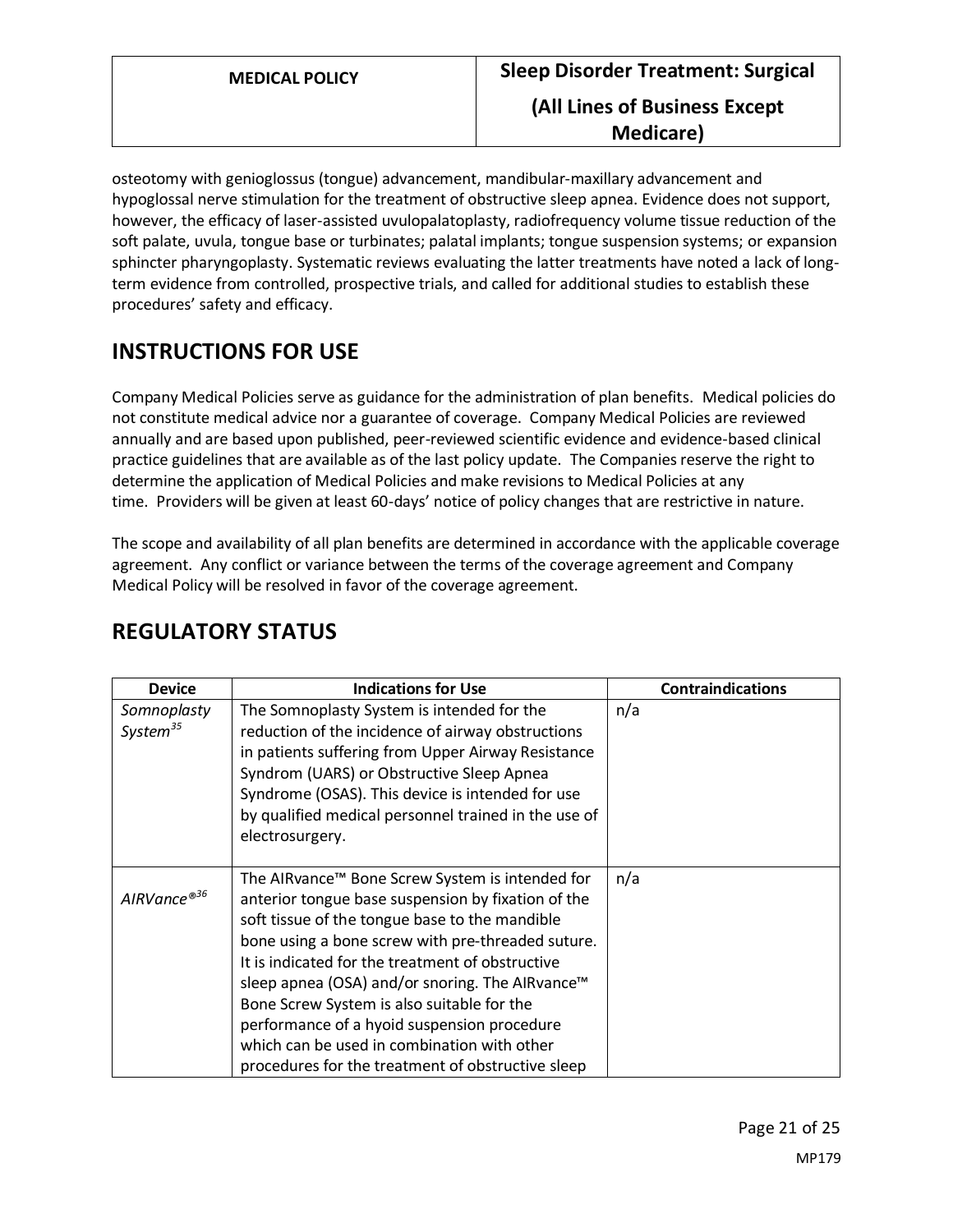|                                                                                                                            | apnea (OSA). It is indicated for the treatment of<br>obstructive sleep apnea (OSA) and/or snoring.                                                                                                                                                                                                                                                                                                                                                                                                                                                                                                                                                                                                                                                                                                                                                                                                                                                                                                            |                                                                                                                                                                                                                                                                                                                                                                                                                                                                                                                                                                                                                                                                                                                                                                                                               |
|----------------------------------------------------------------------------------------------------------------------------|---------------------------------------------------------------------------------------------------------------------------------------------------------------------------------------------------------------------------------------------------------------------------------------------------------------------------------------------------------------------------------------------------------------------------------------------------------------------------------------------------------------------------------------------------------------------------------------------------------------------------------------------------------------------------------------------------------------------------------------------------------------------------------------------------------------------------------------------------------------------------------------------------------------------------------------------------------------------------------------------------------------|---------------------------------------------------------------------------------------------------------------------------------------------------------------------------------------------------------------------------------------------------------------------------------------------------------------------------------------------------------------------------------------------------------------------------------------------------------------------------------------------------------------------------------------------------------------------------------------------------------------------------------------------------------------------------------------------------------------------------------------------------------------------------------------------------------------|
| Encore™<br>System <sup>37</sup>                                                                                            | The Siesta Medical, Inc. ENCORE Tongue<br>Suspension System is intended to be used for<br>anterior advancement of the tongue base by<br>means of a bone screw threaded with suture. It is<br>indicated for the treatment of mild or moderate<br>obstructive sleep apnea (OSA) and /or snoring.                                                                                                                                                                                                                                                                                                                                                                                                                                                                                                                                                                                                                                                                                                                | n/a                                                                                                                                                                                                                                                                                                                                                                                                                                                                                                                                                                                                                                                                                                                                                                                                           |
| Pillar <sup>™</sup> Palatal<br>Implant<br>System <sup>38</sup>                                                             | The PillarTM Palatal Implant System is intended for<br>the reduction of the incidence of airway<br>obstructions in patients suffering from mild to<br>moderate OSA (Obstructive Sleep Apnea).                                                                                                                                                                                                                                                                                                                                                                                                                                                                                                                                                                                                                                                                                                                                                                                                                 | n/a                                                                                                                                                                                                                                                                                                                                                                                                                                                                                                                                                                                                                                                                                                                                                                                                           |
| <b>Inspire Upper</b><br>Airway<br>Respiratory<br>(UAS) system<br>(Inspire<br><b>Medical</b><br>Systems Inc.) <sup>39</sup> | Inspire Upper Airway Stimulation (UAS) is used to<br>treat a subset of patients with moderate to severe<br>Obstructive Sleep Apnea (OSA) (Apnea-hypopnea<br>Index [AHI] of greater or equal to 20 and less than<br>or equal to 65). Inspire UAS is used in adult<br>patients 22 years of age and older who have been<br>confirmed to fail or cannot tolerate Positive Airway<br>Pressure (PAP) treatments (such as continuous<br>positive airway pressure [CPAP] or bi-level positive<br>airway pressure [BPAP] machines) and who do not<br>have a complete concentric collapse at the soft<br>palate level. PAP failure is defined as an inability to<br>eliminate OSA (AHI of greater than 20 despite PAP<br>usage) and PAP intolerance is defined as: 1.<br>Inability to use PAP (greater than 5 nights per week<br>of usage; usage defined as greater than 4 hours of<br>use per night), or 2. Unwillingness to use PAP (for<br>example, a patient returns the PAP system after<br>attempting to use it). | Contraindications for the use<br>of Inspire therapy include the<br>following:<br>Central and mixed apneas<br>$\bullet$<br>make up over 1/4 of the<br>total apnea-hypopnea<br>index (AHI)<br>Patients with an<br>$\bullet$<br>implantable device that<br>could experience<br>unintended interaction<br>with the Inspire system.<br>Consult the device<br>manufacturer to assess<br>the possibility of<br>interaction.<br>Patients who are, or who<br>$\bullet$<br>plan to become pregnant<br>Patients who require<br>$\bullet$<br>magnetic resonance<br>imaging (MRI)<br>Patients who are unable or<br>do not have the necessary<br>assistance to operate the<br>sleep remote<br>Any condition or<br>procedure that has<br>compromised neurological<br>control of the upper<br>airway (consult your<br>doctor) |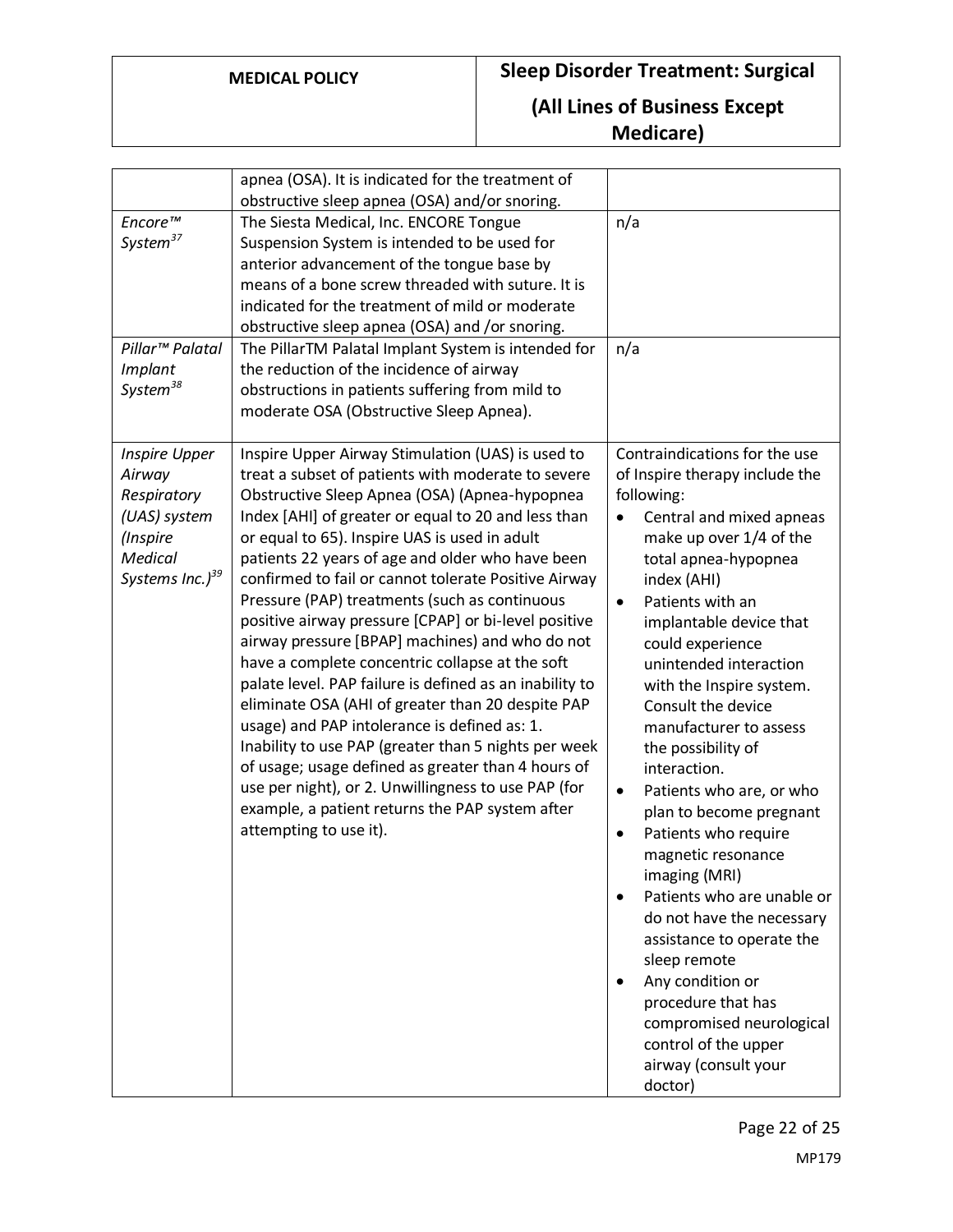|  | Any anatomical finding   |
|--|--------------------------|
|  | that would compromise    |
|  | the performance of upper |
|  | airway stimulation.      |

#### Mental Health Parity Statement

Coverage decisions are made on the basis of individualized determinations of medical necessity and the experimental or investigational character of the treatment in the individual case. In cases where medical necessity is not established by policy for specific treatment modalities, evidence not previously considered regarding the efficacy of the modality that is presented shall be given consideration to determine if the policy represents current standards of care.

## **REFERENCES**

- 1. Hayes. Hypoglossal Nerve Stimulation For The Treatment Of Obstructive Sleep Apnea. Reviewed, 10/25/2019[. https://evidence.hayesinc.com/report/dir.hypoglossal2981.](https://evidence.hayesinc.com/report/dir.hypoglossal2981) Accessed 8/30/2021.
- 2. Mayo Clinic. Maxillomandibular advancement surgery: A classic procedure refined. [https://www.mayoclinic.org/medical-professionals/pulmonary](https://www.mayoclinic.org/medical-professionals/pulmonary-medicine/news/maxillomandibular-advancement-surgery-a-classic-procedure-refined/mac-20430404)[medicine/news/maxillomandibular-advancement-surgery-a-classic-procedure-refined/mac-](https://www.mayoclinic.org/medical-professionals/pulmonary-medicine/news/maxillomandibular-advancement-surgery-a-classic-procedure-refined/mac-20430404)[20430404.](https://www.mayoclinic.org/medical-professionals/pulmonary-medicine/news/maxillomandibular-advancement-surgery-a-classic-procedure-refined/mac-20430404) Accessed 8/30/2021.
- 3. Hayes. Radiofrequency Tissue Volume Reduction For The Treatment Of Upper Airway Obstruction. Archived 2012. [https://evidence.hayesinc.com/report/dir.radi0010.](https://evidence.hayesinc.com/report/dir.radi0010) Accessed 8/30/2021.
- 4. Mayo Clinic. Pillar procedure[. https://www.mayoclinic.org/tests-procedures/pillar](https://www.mayoclinic.org/tests-procedures/pillar-procedure/about/pac-20390548)[procedure/about/pac-20390548.](https://www.mayoclinic.org/tests-procedures/pillar-procedure/about/pac-20390548) Accessed 8/30/2021.
- 5. Hayes. Repose® Tongue And Hyoid Suspension (THS) System (Medtronic Xomed Inc.) For Obstructive Sleep Apnea. Archived 2013. [https://evidence.hayesinc.com/report/htb.repose1930.](https://evidence.hayesinc.com/report/htb.repose1930) Accessed 8/30/2021.
- 6. Pang KP, Woodson BT. Expansion Sphincter Pharyngoplasty: A New Technique for the Treatment of Obstructive Sleep Apnea. *Otolaryngology–Head and Neck Surgery.* 2007;137(1):110-114. <https://journals.sagepub.com/doi/abs/10.1016/j.otohns.2007.03.014>
- 7. Hayes. Sleep Apnea Treatment, Surgical. Archived 2011. [https://evidence.hayesinc.com/report/dir.slee0002.](https://evidence.hayesinc.com/report/dir.slee0002) Accessed 8/30/2021.
- 8. Camacho M, Noller MW, Del Do M, et al. Long-term Results for Maxillomandibular Advancement to Treat Obstructive Sleep Apnea: A Meta-analysis. *Otolaryngology–Head and Neck Surgery.* 2019;160(4):580-593. <https://journals.sagepub.com/doi/abs/10.1177/0194599818815158>
- 9. John CR, Gandhi S, Sakharia AR, James TT. Maxillomandibular advancement is a successful treatment for obstructive sleep apnoea: a systematic review and meta-analysis. *Int J Oral Maxillofac Surg.* 2018;47(12):1561-1571.
- 10. Tan SK, Leung WK, Tang ATH, Zwahlen RA. How does mandibular advancement with or without maxillary procedures affect pharyngeal airways? An overview of systematic reviews. *PloS one.*  2017;12(7):e0181146.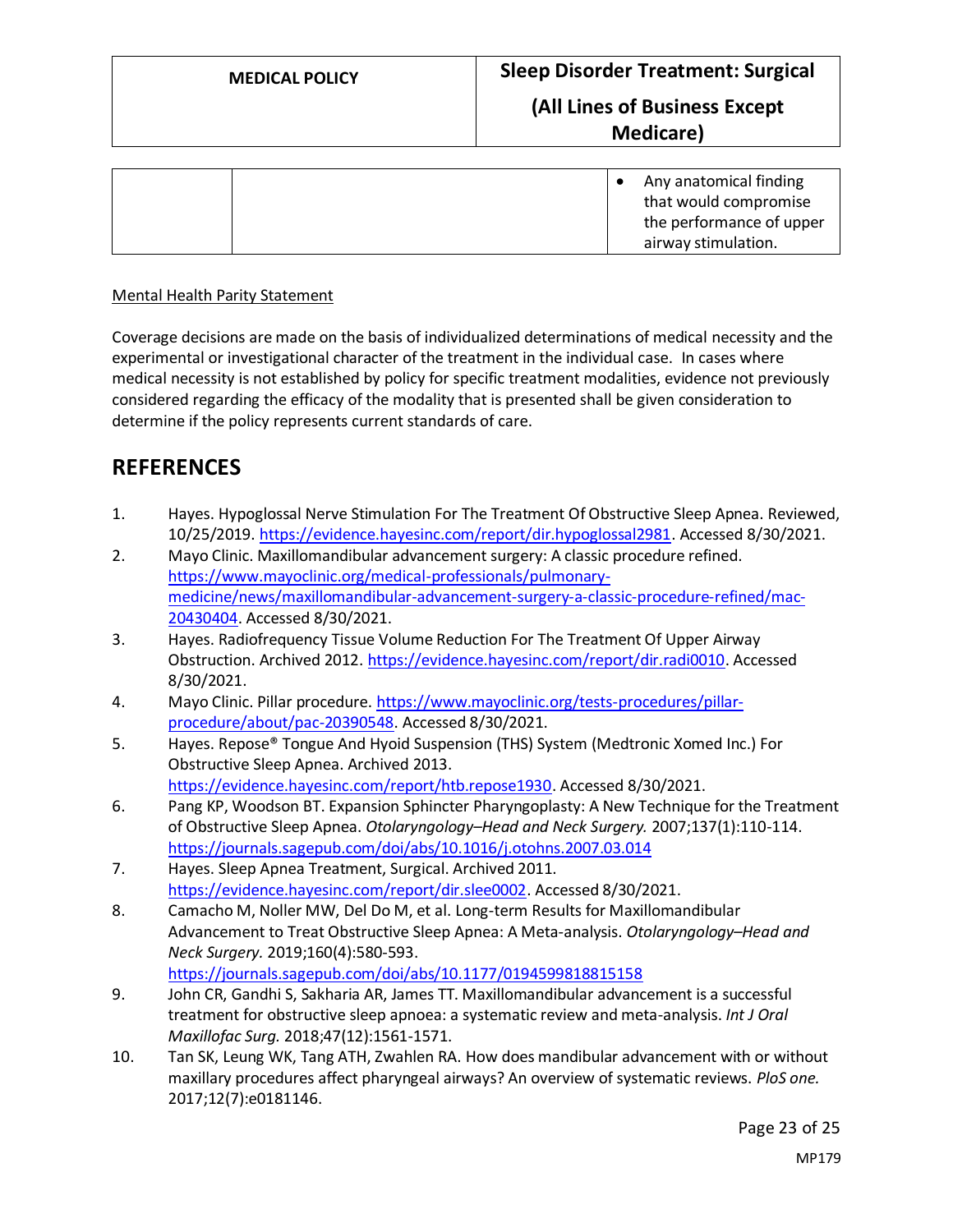- 11. Noller MW, Guilleminault C, Gouveia CJ, et al. Mandibular advancement for adult obstructive sleep apnea: A systematic review and meta-analysis. *J Craniomaxillofac Surg.* 2017;45(12):2035- 2040.
- 12. Song SA, Wei JM, Buttram J, et al. Hyoid surgery alone for obstructive sleep apnea: A systematic review and meta-analysis. *Laryngoscope.* 2016;126(7):1702-1708.
- 13. Costantino A, Rinaldi V, Moffa A, et al. Hypoglossal nerve stimulation long-term clinical outcomes: a systematic review and meta-analysis. *Sleep and Breathing.* 2019:1-13.
- 14. Kompelli AR, Ni JS, Nguyen SA, Lentsch EJ, Neskey DM, Meyer TA. The outcomes of hypoglossal nerve stimulation in the management of OSA: A systematic review and meta-analysis. *World J Otorhinolaryngol Head Neck Surg.* 2019;5(1):41-48.
- 15. ECRI Institute. Inspire Upper Airway Stimulation System (Inspire Medical Systems, Inc.) for Treating Obstructive Sleep Apnea. [https://www.ecri.org/components/ProductBriefs/Pages/13829.aspx.](https://www.ecri.org/components/ProductBriefs/Pages/13829.aspx) Published 2014 (updated 2020). Accessed 8/30/2021.
- 16. Camacho M, Nesbitt NB, Lambert E, et al. Laser-Assisted Uvulopalatoplasty for Obstructive Sleep Apnea: A Systematic Review and Meta-Analysis. *Sleep.* 2017;40(3).
- 17. ECRI. Radiofrequency Ablation for Treating Obstructive Sleep Apnea. Updated 9/28/2020. [https://www.ecri.org/components/Hotline/Pages/7599.aspx?tab=1.](https://www.ecri.org/components/Hotline/Pages/7599.aspx?tab=1) Accessed 8/30/2021.
- 18. Mulholland GB, Jeffery CC, Ziai H, et al. Multilevel Palate and Tongue Base Surgical Treatment of Obstructive Sleep Apnea: A Systematic Review and Meta-analysis. *Laryngoscope.*  2019;129(7):1712-1721.
- 19. Baba RY, Mohan A, Metta VR, Mador MJ. Temperature controlled radiofrequency ablation at different sites for treatment of obstructive sleep apnea syndrome: a systematic review and meta-analysis. *Sleep and Breathing.* 2015;19(3):891-910.
- 20. Llewellyn CM, Noller MW, Camacho M. Cautery-assisted palatal stiffening operation for obstructive sleep apnea: A systematic review and meta-analysis. *World J Otorhinolaryngol Head Neck Surg.* 2019;5(1):49-56.
- 21. Hayes. Pillar® Palatal Implant System (Medtronic Xomed Inc.) For Obstructive Sleep Apnea. Archived, 2013[. https://evidence.hayesinc.com/report/htb.pilar.](https://evidence.hayesinc.com/report/htb.pilar) Accessed 8/30/2021.
- 22. ECRI. Encore Suspension System (Siesta Medical Inc.) for treating obstructive sleep apnea. 2019. [https://www.ecri.org/components/ProductBriefs/Documents/27893.pdf.](https://www.ecri.org/components/ProductBriefs/Documents/27893.pdf) Accessed 8/10/2021.
- 23. Bostanci A, Turhan M. A systematic review of tongue base suspension techniques as an isolated procedure or combined with uvulopalatopharyngoplasty in obstructive sleep apnea. *Eur Arch Otorhinolaryngol.* 2016;273(10):2895-2901.
- 24. Handler E, Hamans E, Goldberg AN, Mickelson S. Tongue suspension: an evidence-based review and comparison to hypopharyngeal surgery for OSA. *Laryngoscope.* 2014;124(1):329-336.
- 25. Pang KP, Pang EB, Win MT, Pang KA, Woodson BT. Expansion sphincter pharyngoplasty for the treatment of OSA: a systemic review and meta-analysis. *Eur Arch Otorhinolaryngol.*  2016;273(9):2329-2333.
- 26. Hong SN, Kim HG, Han SY, et al. Indications for and Outcomes of Expansion Sphincter Pharyngoplasty to Treat Lateral Pharyngeal Collapse in Patients With Obstructive Sleep Apnea. *JAMA Otolaryngol Head Neck Surg.* 2019;145(5):405-412.
- 27. Güler İ, Kuzucu İ, Baklacı D, Kum RO, Kum NY, Özcan M. Efficiency of Expansion Sphincter Pharyngoplasty in the Treatment of Obstructive Sleep Apnea Syndrome. *Turk Arch Otorhinolaryngol.* 2018;56(4):206-209.